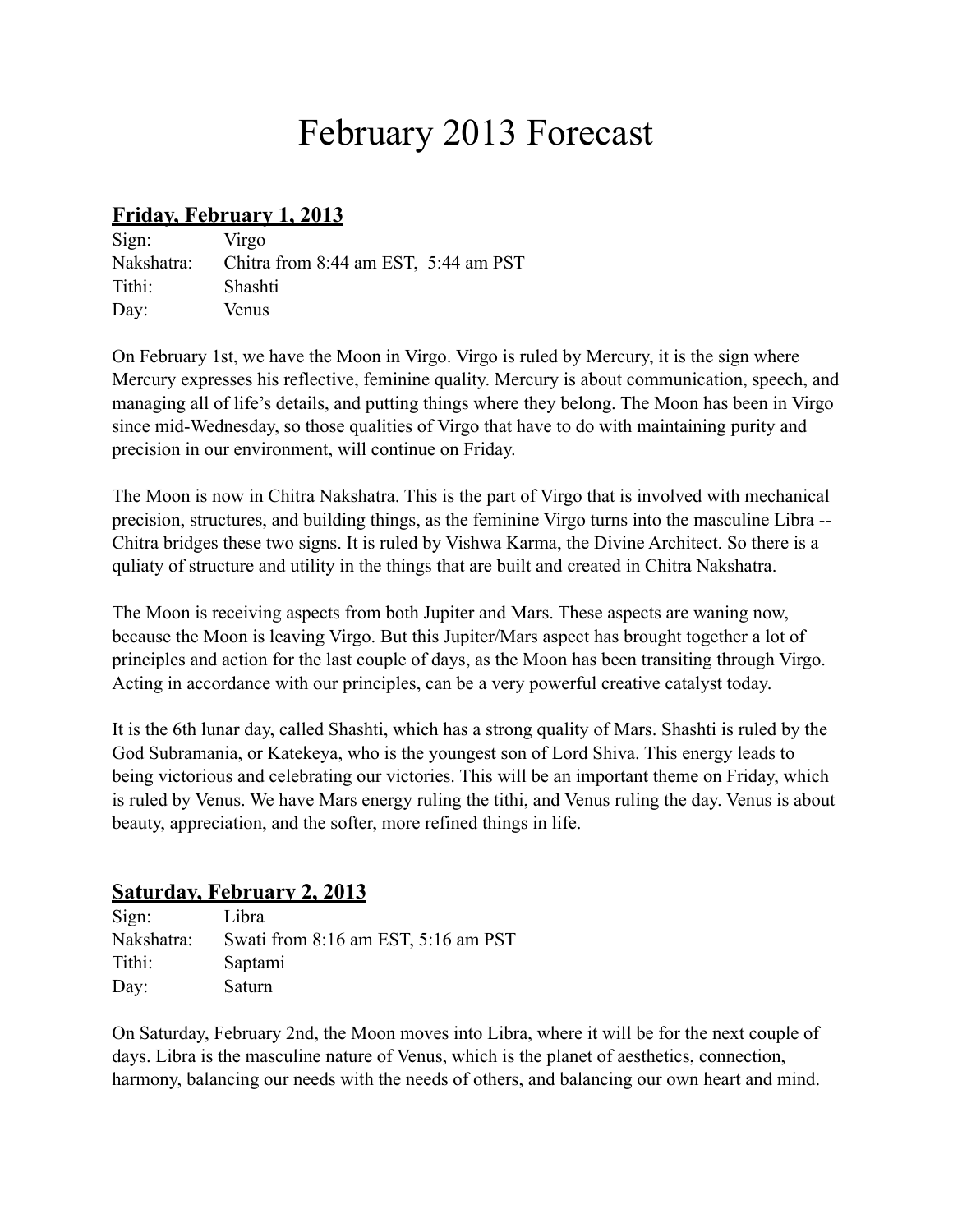The Moon is now in Swati Nakshatra, ruled by the God Vayu, whose son Hanuman is the hero in the Ramayana. Vayu is the general of the army of monkeys. This is a metaphor for bringing all of our crazy monkey ideas into a concentrated form -- because usually our mind is running all over the place, undisciplined, scattered like the wind. When we bring all of that monkey-mind energy into focus for service, it becomes very powerful.

Libra is a cardinal Air sign, which is about initiating ideas. So the nature of Hanuman, and Vayu the wind who roams all over the earth, is the important energy of the day. This is a good day for public relations, advertising, other kinds of getting the word out, getting out the message about what you are doing and what you care about. Of course Libra is about initiating ideas and desires with others as well. It is a sign of relationships, so your romantic relationship will be featured, as well as all relationships with others, for the next couple of days.

Rahu and Saturn are also in Libra now, so the Moon is joining them for the next couple of days. When the Moon joins Saturn, there can be a tendency to feel a little bit depressed, or lacking psychological and emotional confidence. We'll be aware of that, this weekend, with the Moon joined Saturn in LIbra. It is a good time for solitude as well. That is why, when Saturn goes through its exaltation sign of Libra for 2.5 years, we strike a healthy balance between our desire to connect with others (Libra) with our desire for solitude (Saturn). Rahu tends to bring some stress and volatility around those issues, so be aware of that.

It is the 7th lunar day, called Saptami. Saptami is ruled by the God Indra, the King of all the Gods. As the King of the Gods, he is free to roam wherever he wants to go. So it is a good day for taking trips, being on a Saturday -- and the Nakshatra Swati is also about roaming. So roam free like Lord Indra, and scatter like the wind like Swati's God Vayu.

Saturn is deeply exalted right now, so it is a great time to use the power of Saturn to connect with the deeper energy centers in the body, especially since it is Saturday, which is also ruled by Saturn. This allows us to really concentrate all that energy in the mind, take all of Libra's Air and stabilize it, concentrate it -- because Saturn is about concentrating our energy. Here we concentrate our energy on the mind itself and on the power of the mind.

## **Sunday, February 3, 2013**

| Sign:      | Libra (Last Quarter Moon)              |
|------------|----------------------------------------|
| Nakshatra: | Vishakha from 7:27 am EST, 4:27 am PST |
| Tithi:     | Ashtami                                |
| Day:       | Sun                                    |

On Sunday the Moon is still in Libra, now in Vishakha Nakshatra. Vishakha is ruled by Jupiter. Its Gods are Lord Indra and Agni, the two big deities in the Vedas. Therefore Vishakha is a Nakshatra where there is a lot of ambition, purpose, and motivation to accomplish a righteous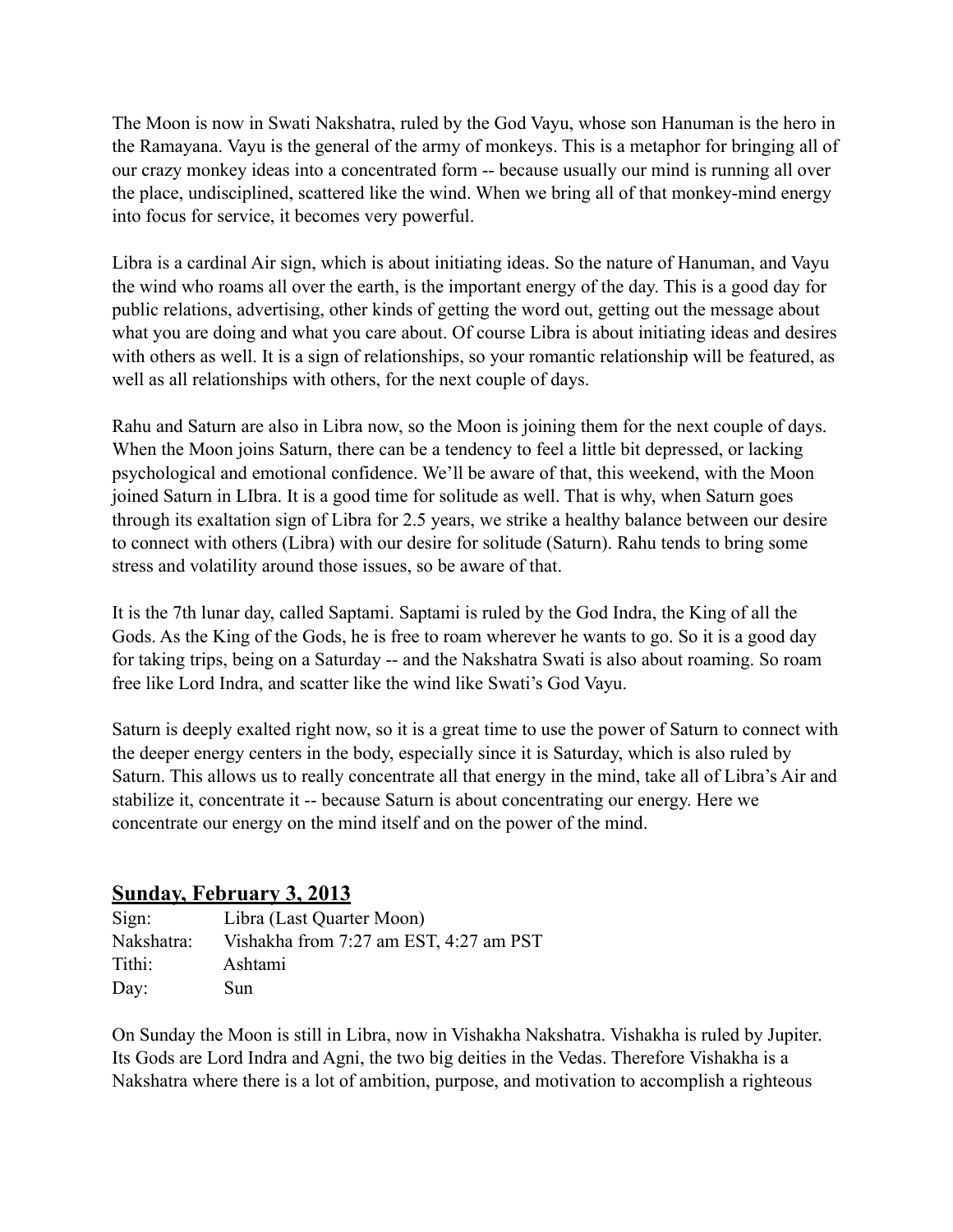goal. The Moon here brings a lot of striving, often in the public realm. This is the part of LIbra that is more concerned with public ambition, with not as much desire for personal fulfillment.

You will experience that here on Sunday, which is ruled by the Sun. The Sun brings a lot of purpose into the day. As the Moon is still in Libra, you can expect to feel a desire to bring this power and ambition and motivation to others, into the realm of ideas and culture.

Indra and Agni are the Gods of fire and lightning. They are the two main heroes in the Rig Veda, and appear in the other Vedas as well. So being ruled by Jupiter, this Vishakha Nakshatra feels very mighty and heroic.

The Moon is still conjunct Saturn and Rahu. Rahu is much closer to the Moon today, so on Sunday you might feel even more of the imagined fears that Rahu tends to bring. Rahu is the future: it is where we can sense all the possibilities, but it is not present yet. If you knew that in five years, you were going to be rich and famous, or if you have any kind of ambition toward something, Rahu is where we sense it. But it is not *here* yet. We are always sensing what is coming, and this can feel rather stressful on Sunday.

It is the 8th lunar day, called Ashtami, ruled by the Eight Vasus. These are the creative forces through which we create the world. Therefore it is a very creative day, where we can use the alchemy of putting several different things together ("eight") to create something bigger.

# **Monday, February 4, 2013**

| Sign:      | Scorpio                                |
|------------|----------------------------------------|
| Nakshatra: | Anuradha from 6:18 am EST, 3:18 am PST |
| Tithi:     | Navami                                 |
| Day:       | Moon                                   |

On Monday, the Moon moves into Scorpio. The Moon is debilitated for the next couple of days. Scorpio is the feminine quality of Mars, the planet of courage, personal will, feeling personally strong, and living without limits. It rules Scorpio through its feminine emotional side. Therefore Scorpio is about emotional courage, strengthening our heart and inner will.

When the Moon is in Scorpio, we can tend to get into emotional battles, because Mars is the planet that helps us fight life's battles. For the next couple of days, try not to get into emotional battles, because we often fight those battles with ourselves. It sounds cliche, but it is totally true. We need to fight the real enemies that are within us. We need to have the courage to really face ourselves and say "it is me," and then sink into that emotional vulnerability, have the courage to be emotionally vulnerable with others as well as ourselves. That is true courage and power. This emotional courage comes from Scorpio.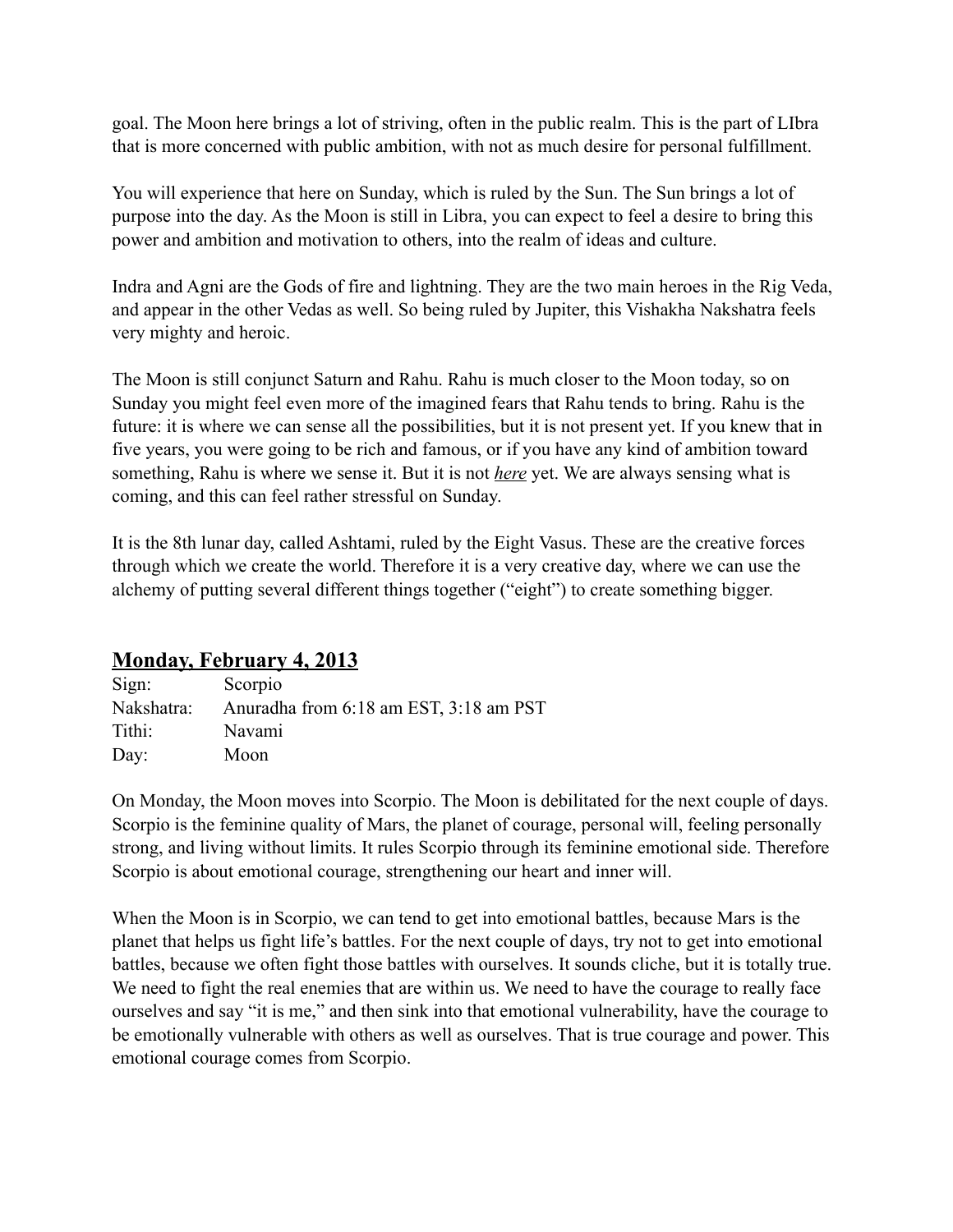Anuradha Nakshatra is ruled by Saturn, and the Goddess Radha, who is the most well-known devotee of Lord Krishna. Radha and Krishna are divine friends. She is his lover and great devotee. The stories of Radha and Krishna are great lessons in how to be a devotee, just like the great friend who asks nothing and is always there in support. God as a Divine Friend is a very powerful principle; this is what this Anuradha Nakshatra is referring to.

So this is a day to be a good friend. A good friend looks beyond just their own needs, and show up to serve the friend without judgment, just like God serves us without judgment. we confide our deepest sins to a friend, because we know our friend will always be there for us. Being that great fiend to others and to your self, is the big lesson of Anuradha. You can feel that today on Monday, which is ruled by the Moon. As Scorpio is an emotional sign, today can be quite emotional with the day being ruled by the Moon.

The Moon is also being aspected by Jupiter, in the opposite sign of Taurus. Today and Tuesday, we get great help from Jupiter with the difficulty inherent in facing our volatile emotional state. Jupiter is about wisdom, expansion, and growth. Jupiter's aspect brings a lot of potential for healing.

It is the 9th lunar day, called Navami. This is one of the harsh lunar days, ruled by Sarpa, the serpent. Therefore it is about digging down into painful emotional realities. There could be a lot of this on Monday, with the moon in Scorpio, on a day ruled by the Moon, on the 9th lunar day. Use this energy to turn the poison into the elixir.

## **Tuesday, January 5, 2013**

| Sign:      | Scorpio                                |
|------------|----------------------------------------|
| Nakshatra: | Jyeshtha from 4:49 am EST, 1:49 am PST |
| Tithi:     | Dhashami                               |
| Day:       | <b>Mars</b>                            |

On Tuesday, the Moon is still in Scorpio. Both Scorpio and Tuesday are ruled by Mars, so there is a lot of Mars energy today. We will have emotional will, and the capacity to be quite disciplined today. The helpful aspect from Jupiter continues from yesterday.

With the Moon in Jyeshtha Nakshatra, covering the latter part of Scorpio, that emotional will can turn into a will to dominate others. It is ruled by Lord Indra, King of the Gods, who gives us the courage to fight those emotional battles. In the previous Nakshatra of Anuradha, we feel sensitive; in this one, we can tend to be more vengeful, wanting to win, and conquer our emotional fears. Hopefully, that is your mindset, rather than focusing on conquering others, those whom we feel have emotionally harmed us. Watch for that tendency on Tuesday, as Mars, the ruler of the day, is the planet of fighting and victory.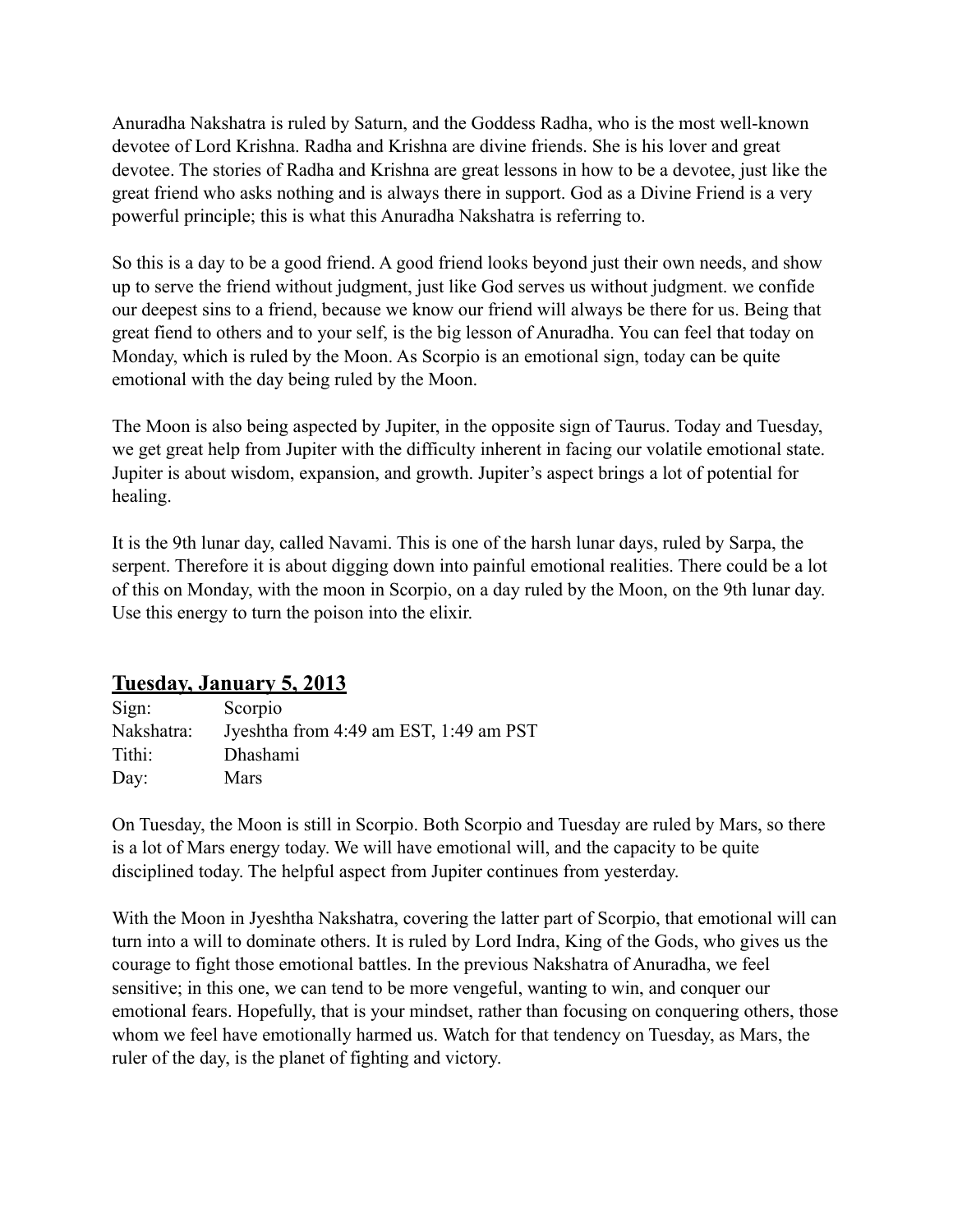We always want to win, and if we are telling ourselves that it is someone else's fault and we need to destroy them, this could be difficult. The truth is that in such an emotional battle, we only destroy ourselves; there is no external enemy. The enemy is always within, because we have no strength if we allow others to hijack our peace of mind. Therefore, fight the good fight on Tuesday with the Moon in Jyeshtha and aspected by Jupiter. There will be a great amount of help, where you can rely on your higher teachings to get you through.

It is the 10th lunar day, called Dhashami, which is ruled by the God Dharma. Dharma means truth and intelligence. You can bring a lot of intelligence to bear in this process, with the moon on the 10th lunar day.

# **Wednesday, February 6, 2013**

| Sign:      | Sagittarius                                                         |
|------------|---------------------------------------------------------------------|
| Nakshatra: | Moola from 3:03 am EST, 12:03 PST until 10:04 pm, then Purva Ashada |
| Tithi:     | Ekadashi                                                            |
| Day:       | Mercury                                                             |

On Wednesday, the Moon moves into Sagittarius, into Moola Nakshatra. This is where the Moon crosses the lain of the galaxy and the Galactic Core. This is what Moola is; it literally means "Root" and it is the core of the galaxy, the big cluster of stars in the middle of the Milky Way.

When the Moon goes into Moola, it is rooting and uprooting our ignorance. When the Moon is in Scorpio, we can feel a lot of emotional turbulence and churning. It is where we became aware of life's fragile nature, and our inability to control things. That is why we need to become emotionally resilient in Scorpio.

After Scorpio, the Moon goes into Sagittarius, where the first Nakshatra is Moola, which uproots all that darkness. Literally, it is the root source of our life, because our Sun comes from the galactic core at the center of the galaxy. These are deep metaphors of where truth is rooted in you. The truth is that we are the celestial divine being, not a fearful being who is afraid of losing the things of the world (which is what Scorpio represents).

Sagittarius is the higher eternal grace, and the source of everything. It is ruled by Jupiter, which connects us to this higher awareness. Sagittarius expresses Jupiter's external masculine nature, the fire of the black and white truth which gives our life Vision.

When the Sun comes up, we can see where we are going. That goal is defined by Jupiter: What is the goal of our life? What is the point of it all? That is what we look for in the Jupiter philosophy. We can see it in Sagittarius, we can see the goal, and we can believe in it in a sort of black/white way: this is right, that is wrong. Therefore, there is a certain amount of judgment here, but it is the type of judgment we really need. At some point we need to say, "OK, everything is *not*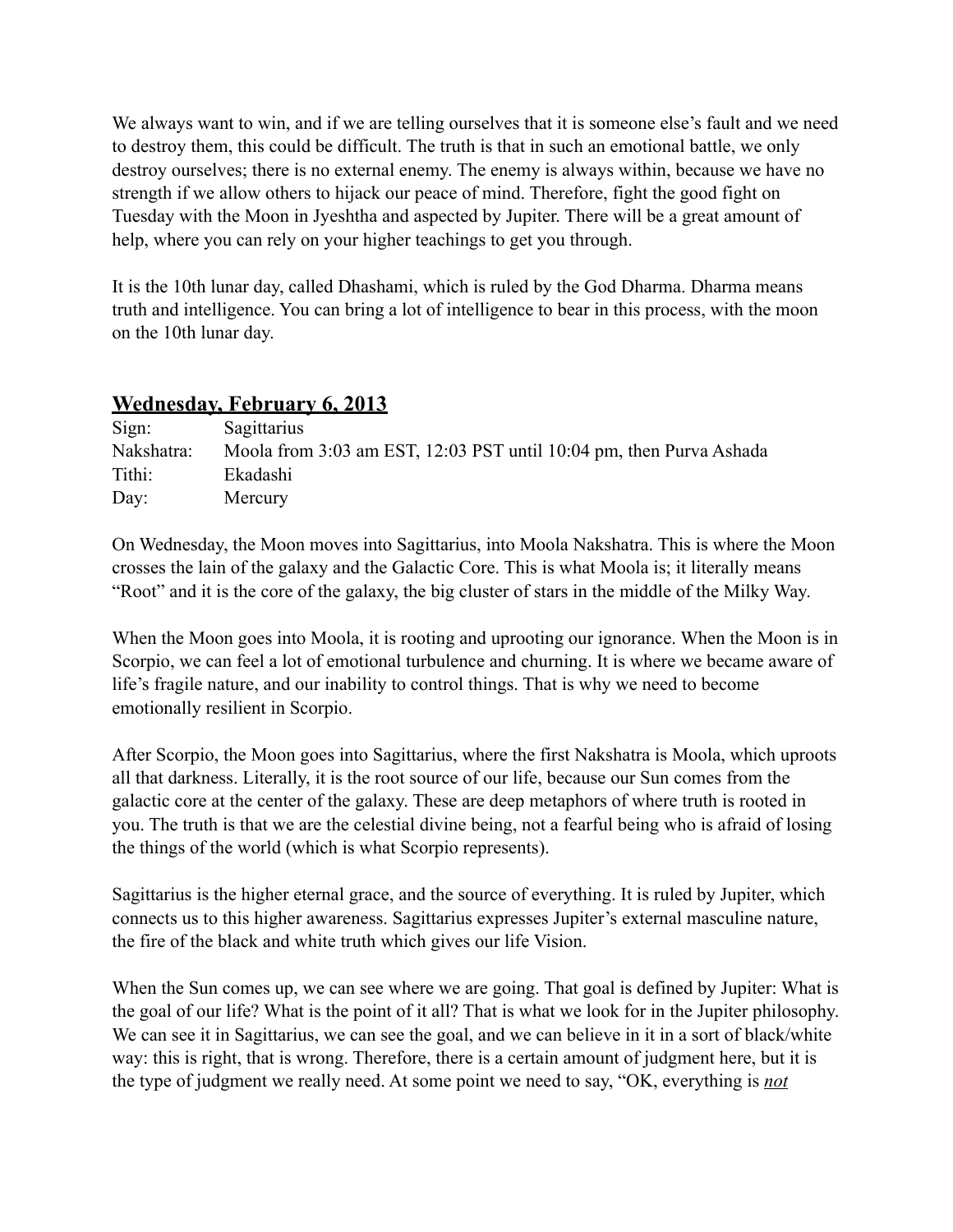relative; I need to understand the nature of things, have discrimination, and follow a path." That is what Sagittarius is about -- following that path.

So Moola is where we uproot the darkness of the past. That is the first part of Sagittarius. Planting new seeds is the symbol of Moola. The ruler is the Goddess Kali, who destroys darkness. In the Vedas the deity was called Nirriti, but it is represented as Kali in later myth.

There is an aspect from Saturn in Libra as the Moon goes through Sagittarius, bringing a lot of concentration, concentrated effort and awareness. Therefore these are a great couple of days to sill the mind, uproot darkness, and root into truth.

Wednesday is ruled by Mercury, which is about flexibility, creativity, curiosity, and playfulness. Entrenched stress and worry are lessened on Mercury's day.

It is the 11th lunar day, called Ekadashi. For many people, this is a day to fast and cleanse, and also to sacrifice our personal desires to the highest. This is what fasting is: it is a purification exercise and ritual, it is food for the body and food for the mind. You may do some fasting on Wednesday, February 6th. Even if you don't give up food completely for today, just eat light, or eat something that doesn't feel like a full heavy meal.

#### **Thursday, February 7, 2013**

| Sign:      | Sagittarius                                                                   |
|------------|-------------------------------------------------------------------------------|
| Nakshatra: | Purva Ashada from 1:04 am EST until 10:59 pm; PST all day until 7:59 pm, then |
|            | Uttara Ashada                                                                 |
| Tithi:     | Trayodashi                                                                    |
| Day:       | Jupiter                                                                       |

On Thursday the Moon is continuing through Sagittarius, now in Purva Ashada Nakshatra, which is ruled by Venus. The God of Purva Ashada is Apas, the ocean. This is the devotional part of Sagittarius. After we have uprooted and created a hole where we can plant new seeds in Moola, we are nurturing those seeds with the waters of love and purity in Purva Ashada.

That doesn't mean we are actually uprooting darkness and planting purity; sometimes we plant impurity, and then we water that. Purva Ashada is the waters of truth: what we love, and how we are nurturing those things that we love. The seeds that we planted, we nurture them with love. Sometimes we plant bitter seeds, and then nurture them with love. We hang on to our bitter story -- we love it so much, we just tell it to everybody. We are so enamored with how much pain we have, and how much we have been mistreated. That is going to bear fruit in the next Nakshatra.

Purva Ashada means "early victory." The next Nakshatra, Uttara Ashada, means "later victory," or guaranteed victory. A result is guaranteed based on the seeds we plant, and how we nurture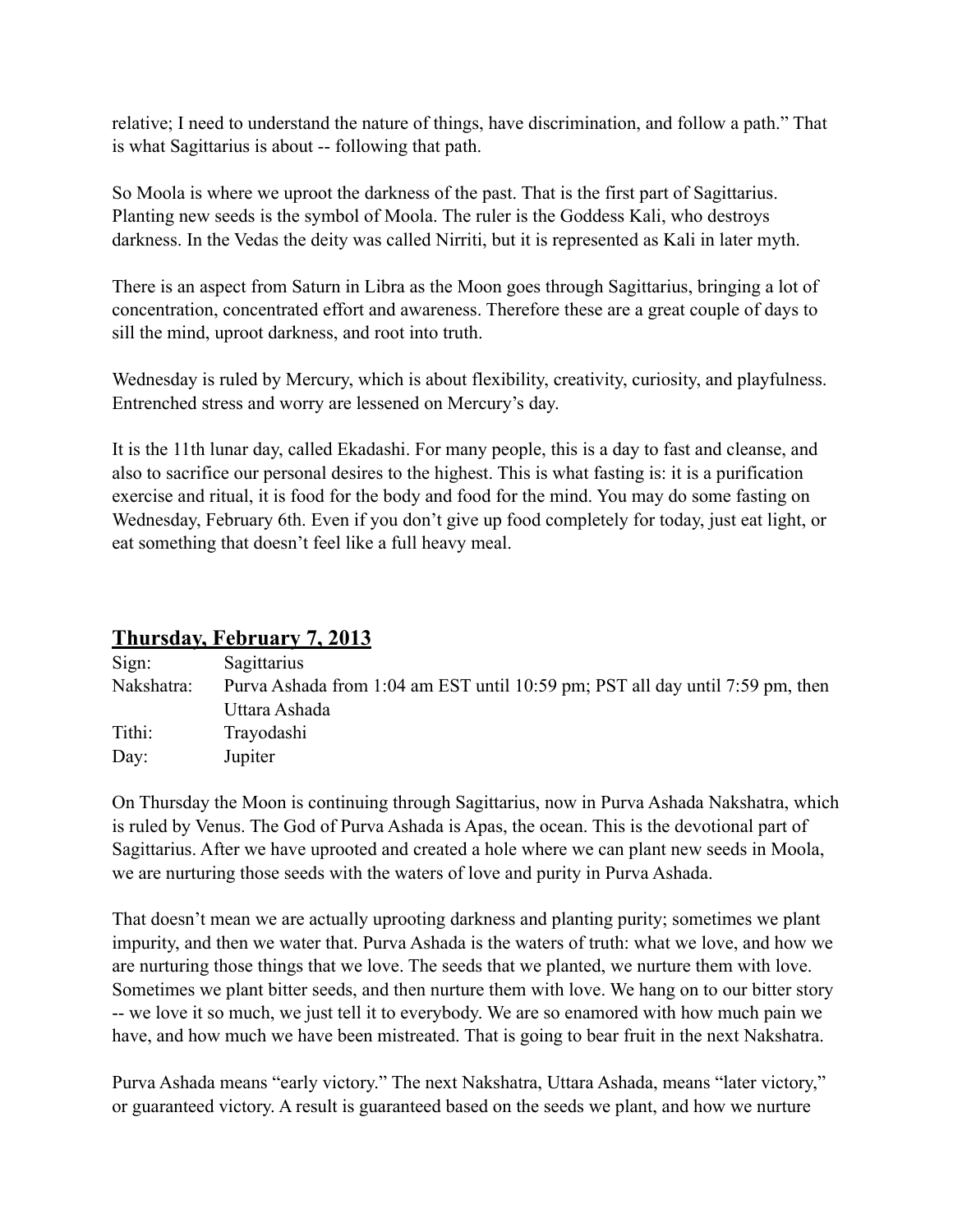that plant. This Nakshatra is nurturing the seeds you planted. You want to plant good seeds and nurture them with love and beauty, and then it will grow into a big beautiful tree.

But again, sometimes we don't even nurture the seeds. We plant very well, but we don't believe it, or only half-believe it -- so the guaranteed victory in Uttara Ashada is not so big either.

This is our life. We are always hanging out in this kind of half-commitment. We are not just going for it, we are not saying, "OK, this is the truth, I am going to plant this. I am going to put all my life into it, and then it is going to be a big thing." Instead, we often say, "I am not really sure." We hang out in this uncertain space. But the victory is guaranteed, the result is guaranteed, based on your total devotion to it. Whether you are committed or not so much, your result will be in accordance with that.

Therefore, you want to plant good seeds, nurture them with all the love in your heart, and then the victory is assured. Purva Ashada is the love of truth and the devotion to your destiny and purpose. This is why Sagittarius is about defining your purpose. The first part is uprooting: we want you to find that goal, and you stick with it because it is so beautiful, you are so devoted to it.

Thursday is ruled by Jupiter, so there is a lot of devotion possible today. Saturn's aspect from 3 houses away in Libra is still quite prominent. This gives us the ability to concentrate our efforts, to bring about a great destiny, and, ultimately, spiritual liberation. By living in truth, we can avoid being pulled in all different directions by the world and our desires.

If we are to see that is the way life is, there is no struggle. There is no reason to struggle, no reason to reject. Everything is beautiful, everything is where it is supposed to be unfolding. So just keep that in mind, keep the goal in mind, and water that goal with the deepest love in your heart.

The 13th lunar day is called Trayodashi. We missed the 12th lunar day, so in between, we have a piece of Dwadashi, the 12th lunar day. Therefore, halfway through Wednesday to halfway through Thursday, we had the 12th lunar day. This is related to the Sun, righteousness, purpose, Karma. Then, from mid-Thursday to mid-Friday, we have Trayodashi, the 13th lunar day. Its God is the Karma Deva, desires. It has a strong Venus quality, and it is a good time to fulfill your desires. With the Moon in Purva Ashada, it is a good day to pour your love and desire into what you want. With Thursday being ruled by Jupiter, there is a lot of hope, meaning, and purpose behind this process.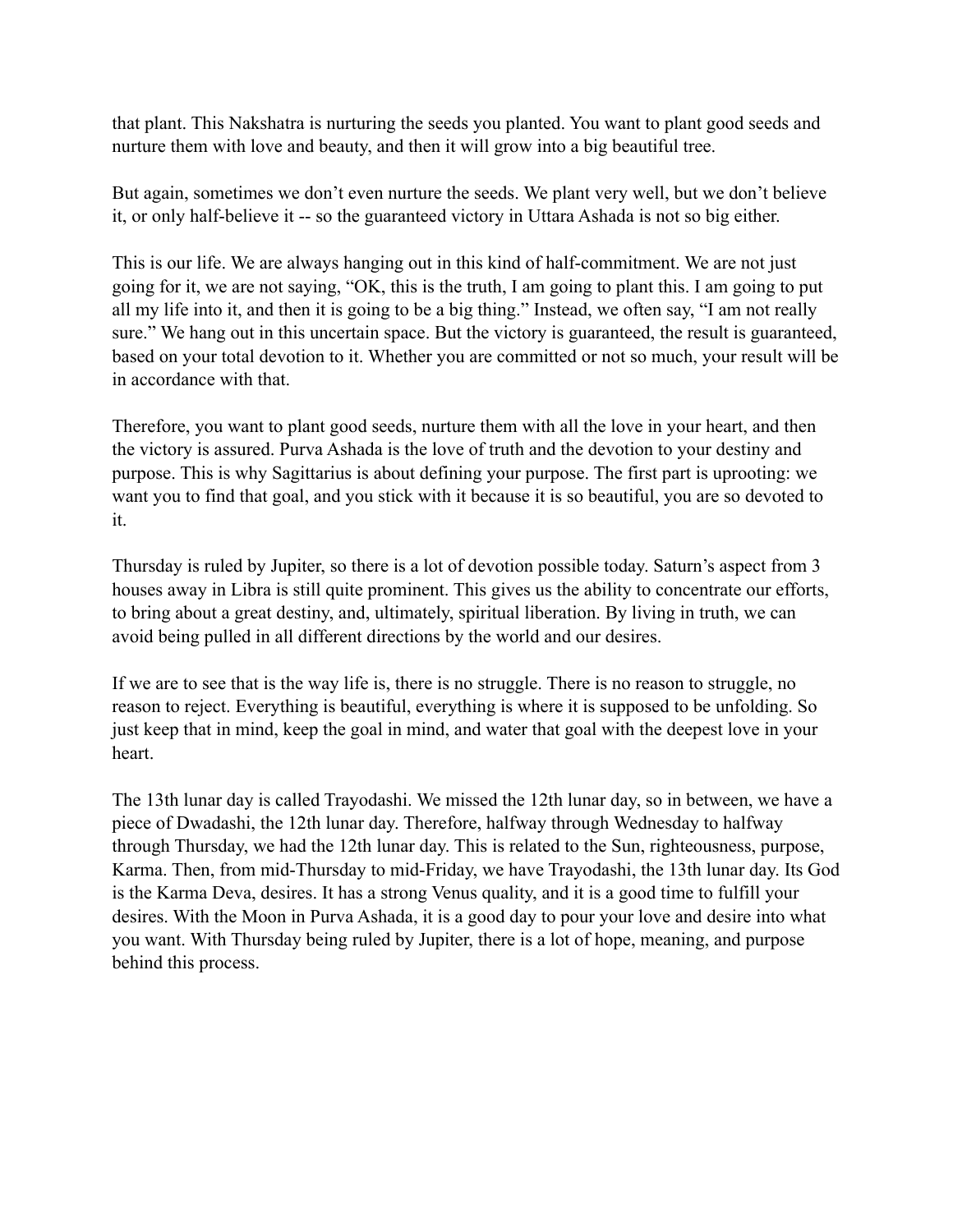# **Friday, February 8, 2013**

| Sign:      | Capricorn                                                                 |
|------------|---------------------------------------------------------------------------|
| Nakshatra: | Uttara Ashada all day until 8:56 pm EST; until 5:56 pm PST, then Shravana |
| Tithi:     | Chaturdashi                                                               |
| Day:       | Venus                                                                     |

The Moon goes into Capricorn for the next couple of days. Capricorn is ruled by Saturn, and it is the sign of solitude, introspection, being alone and concentrating on the truth of life, seeing beyond our delusions to see how things really are. We have a lot of delusions, so when the Moon goes to Capricorn, being emotionally mature is the big lesson. Capricorn shows the feminine, reflective side of Saturn, where we feel that sense of solitude, and we are OK with it. We don't need to run away into some immature place, in order to feel comforted.

The Nakshatra is Uttara Ashada, which is the "guaranteed victory" that I mentioned in relation to yesterday's Purva Ashada. This is where Sagittarius becomes Capricorn, which means our hopes and ideas, abstract concepts about what is true, all lead to a concrete result in Capricorn. This a tangible, concrete result that we usually make a commitment to. We commit to our philosophy. Philosophy is a Jupiter concept, who rules Sagittarius. Commitment to that philosophy is a Saturn concept, who rules Capricorn -- Saturn gives us the capacity for hard work, concerted effort toward what we think is right.

The deities of Uttara Ashada are the Vishwa Devas, the Universal Gods: Karma, Action, Time, Truth, Dharma, Desire. These are the things that make those victories assured: What are our Actions, our Desires, how well do we utilize Time -- and how do we connect all of that to Truth? These are what guarantee our victories in life. This is what Uttara Ashada is about.

There is also an aspect from Jupiter onto this Moon, coming from Jupiter's position in Taurus 9 houses away. This is very auspicious for the Maha Shivaratri which begins tonight, when we have the opportunity to worship Lord Shiva all night.

It is the 14th lunar day, Chaturdashi. The Moon is dark, almost new, it is just a little sliver in the sky now. The cycle is about to continue or regenerate. Chaturdashi is ruled by the Goddess Kali, and it is the day where we cut through the veils of illusion of this world, and connect with the other world. This is also what Maha Shivaratri is about, as well.

Friday is ruled by Venus, so there is a great Venus quality today, very much about love and devotion. It is a very devotional night, especially as Venus is also in Capricorn, joined the Moon. This makes today more devotional, and also filled with desire. There is a lot of passion, desire, and connection on this day.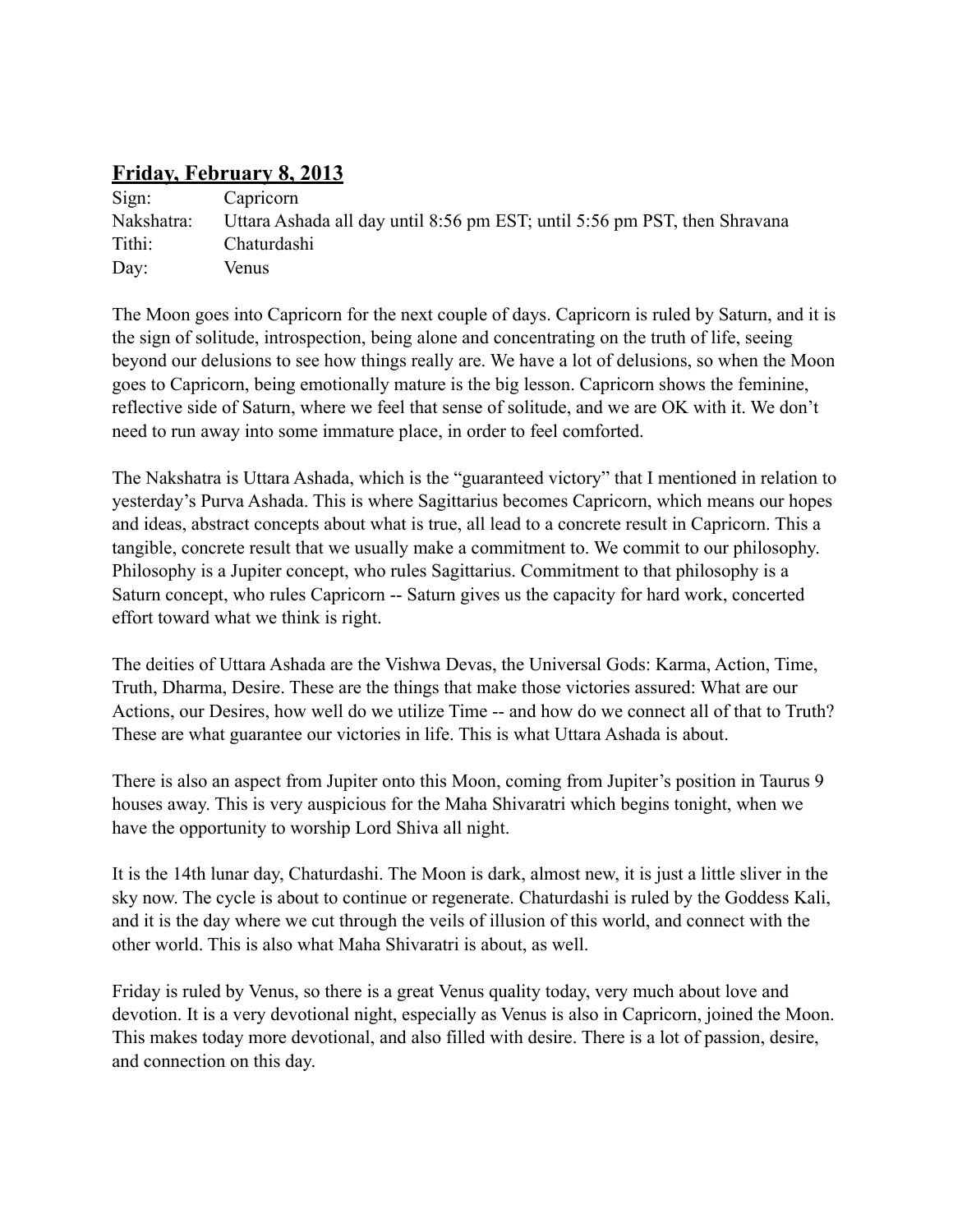# **Saturday, February 9, 2013**

| Sign:      | Capricorn                                                             |
|------------|-----------------------------------------------------------------------|
| Nakshatra: | Shravana all day until 7:03 pm EST, until 4:03 pm PST, then Dhanishta |
| Tithi:     | Amavasya (New Moon 11:20 pm PST; 2:20 am EST Sunday)                  |
| Day:       | Saturn                                                                |

On Saturday, we have Amavasya, the New Moon. It is still in Capricorn, where we are learning to make peace with our emotional stresses and fears.

The Moon is now in Shravana Nakshatra, which is ruled by the Moon itself, so the Moon is in its own Nakshatra. Its deity of Lord Vishnu, the provider of the Cosmos, the one who connects all things through space and time. Therefore, Shravana is the Nakshatra where we connect through sound. Shravana literally means "hearing," and hearing moves through space. Lord Vishnu is the provider of space in that way. This makes it a great time to sing and do mantras, and for communication and speech, and hearing the truth behind the words you hear spoken today.

Saturday is ruled by Saturn, which gives a deep connection to solitude. With the Moon also in Saturn's sign, there is even more Saturn energy. This makes it a good day for meditation and introspection.

The lunar day is Amavasya, the New Moon, so the Moon is dark. Often when the Moon is dark, we are empty -- we feel empty, and ready to be filled with something. With Jupiter aspecting the Moon from Taurus, 9 houses away, and also conjunct the Sun and Venus, the best thing to be filled with . . . is great teaching and wisdom. That is the great promise of this day, and this weekend: make it a time to learn, teach, and be filled with wisdom.

As the Moon continues through Capricorn, it is also joined Venus, which makes it a very creative day. You can easily enjoy yourself. Anytime Moon and Venus are joined, it feels good, especially in a stable, solid sign like Capricorn. Venus is very stable here.

## **Sunday, February 10, 2013**

| Sign:      | Aquarius                                                                 |
|------------|--------------------------------------------------------------------------|
| Nakshatra: | Dhanishta all day until 5:32 pm EST, until 2:32 pm PST, then Shatabhisha |
| Tithi:     | Pratipada                                                                |
| Day:       | Sun                                                                      |

On Sunday, the Moon moves to Dhanishta Nakshatra and into Aquarius. Like Capricorn, Aquarius is also ruled by Saturn, but Aquarius shows the masculine nature of Saturn. In Capricorn, we reflect and feel the truth of life, make ourselves calm and settled in our heart. But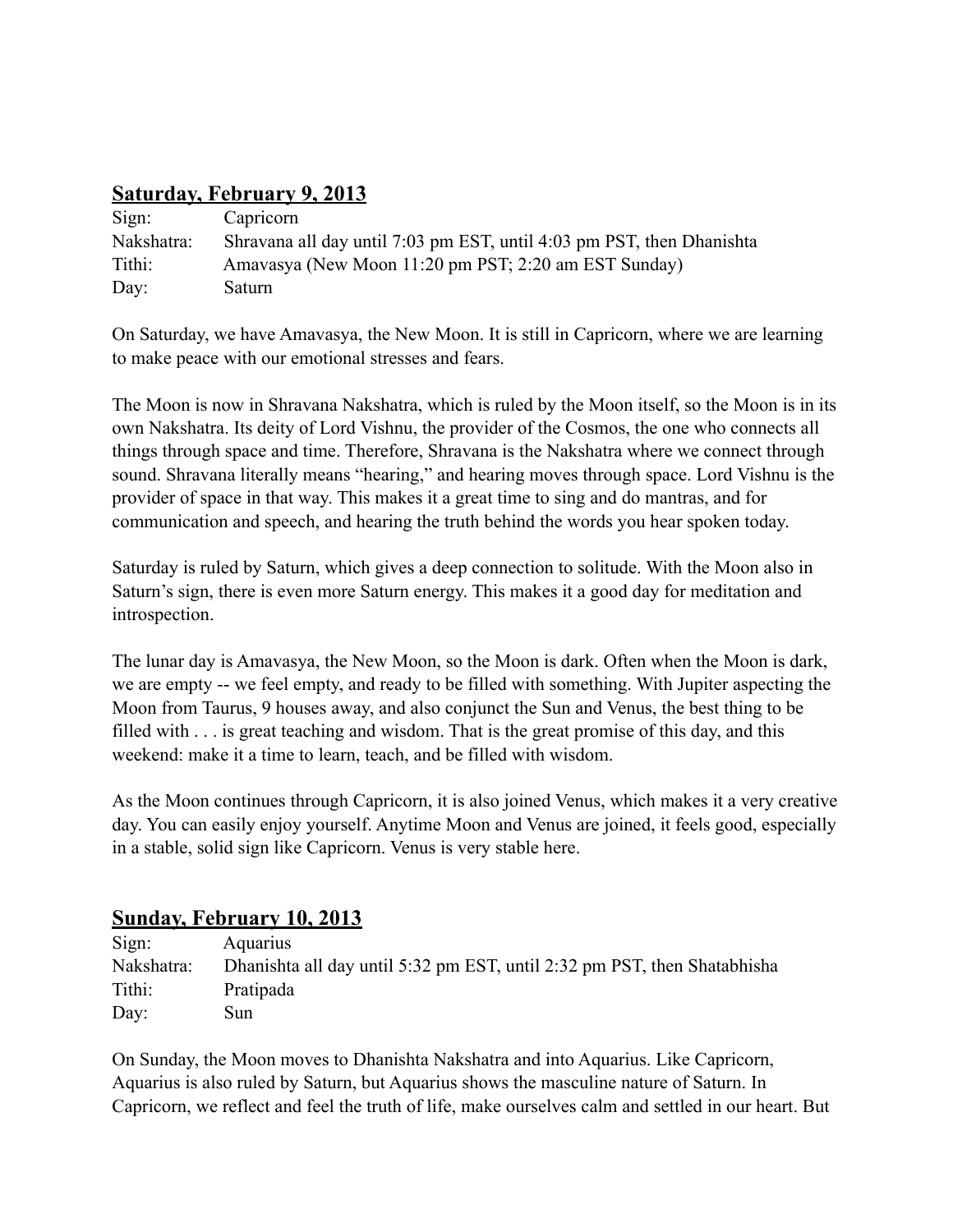then, in Aquarius, we want to bring that out into the world: we connect our individuality with the wider culture.

Aquarius is an Fixed Air sign. It is about communication, but the kind of communication that is stable, consistent, long-term: information distributed here is the kind that sustains through the ages. This powerful Aquarius concept includes great teachings, politics, and social structure. The "structure" comes from Saturn; the "social" comes from Air. In Aquarius, we bring those social structures out, honor and serve them, where individuality becomes less important, and a great larger course becomes more important. For the next couple of days, feel that principle: it is not about you, it is about how your individuality fits into the larger cultural scheme.

Moon is now joined Mars and Mercury. They are very close together, so there could be quite a bit of emotional and intellectual restlessness. The potential for arguing is big, and you could see some real conflicts in the world on February 10th and 11th. Places like the Middle East, where there are social battles, could be real flashpoints.

It is the 1st lunar day, called Pratipada. This is the start of a new cycle, a Capricorn-Aquarius cycle. With the Moon now on the increase, it is a good day to start new endeavors and new projects.

The Nakshatra is Dhanishta. "Dhan" means "wealth," so it is about wealth, value, and creativity. Its deities are the Eight Vasus, which create from the raw elements of life. We create structure, we create meaning, we take a little bit of this, a little bit of that. Like when you create a cake, you take a bunch of ingredients and bake something. Everything we create is actually an extrapolation; nothing is original. We didn't produce any of the stuff around us, or any of the ideas. We have borrowed all the ideas, but out of that, we can create something unique. We all do it, whether we know it or not.

You are a creative being. Some people are highly creative in how they crate pain and problems. Some people are highly creative in how they create beauty. We all do some version of that. But have you ever noticed how someone can take the same experience as you, and have a totally different interpretation, compared to how you would see it? And they ask you, "how could you *not* see it this way?" What they are creating, is very different from what you are creating. "Dhan" means wealth and creativity: we create from all the influences around us.

This is the Nakshatra where Capricorn becomes Aquarius, where Saturn-ruled signs are joined. We take our deeply-embedded ideas about who we are, and create something socially with it. Ponder that; it is the big lesson for Sunday.

Sunday is ruled by the Sun. Both the Moon and Sun are in Dhanishta, although the Sun is about to change signs. But Sunday is a very mighty day, where we reset and recalibrate our attention toward the upcoming week and toward the deeper purpose (Sun) of our life. So shine that light of the Sun into your life on Sunday, February 10th.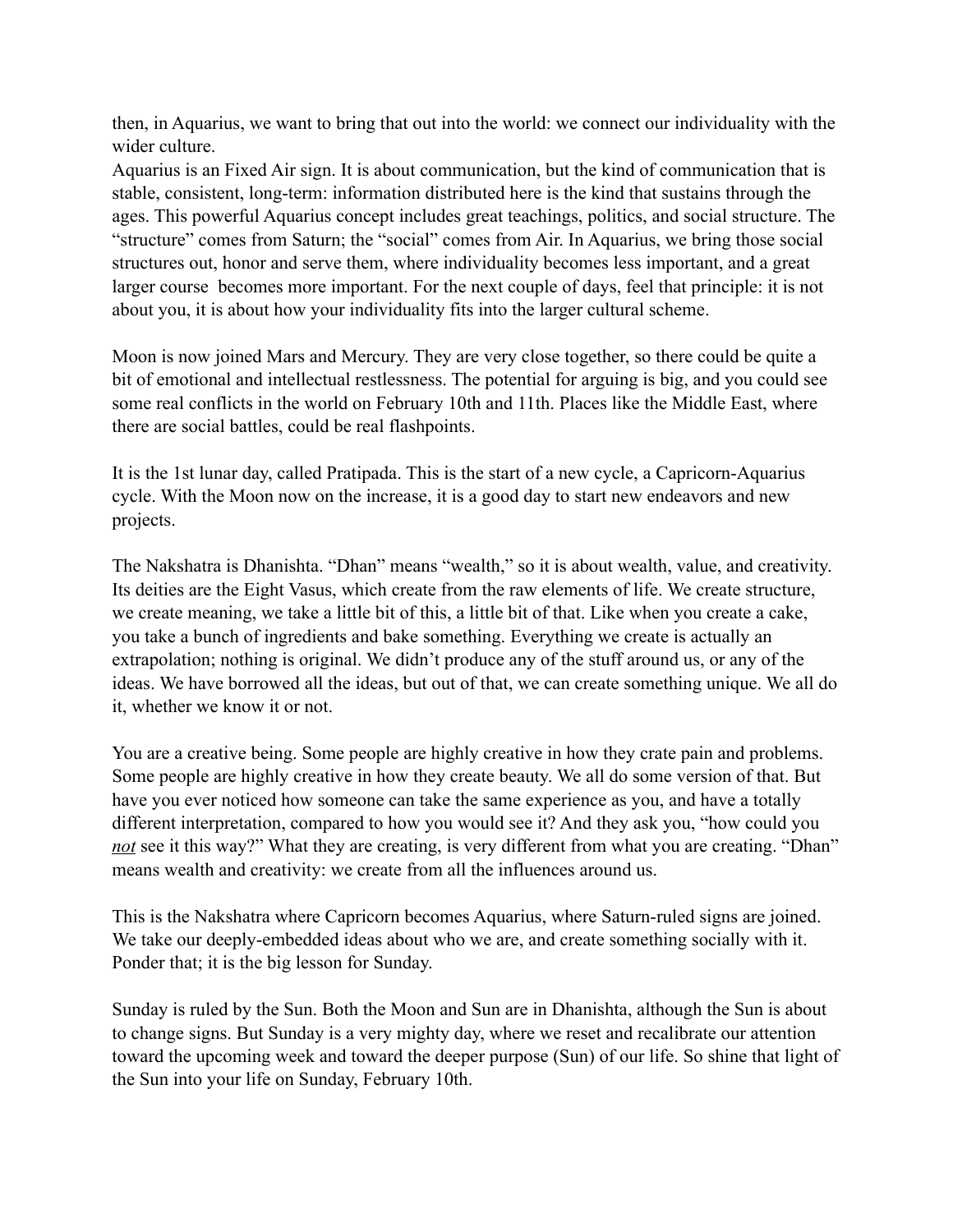# **Monday, February 11, 2013**

| Sign:      | <b>Aquarius</b>                                                         |
|------------|-------------------------------------------------------------------------|
| Nakshatra: | Shatabhisha until 4:30 pm EST, until 1:30 pm PST, then Purva Bhadrapada |
|            | for rest of day                                                         |
| Tithi:     | Dwitya                                                                  |
| Day:       | Moon                                                                    |

On Monday, February 11th, the Moon is still in Aquarius, which continues Saturn's influence upon enduring ideas and structures, as well as thought-systems like the sciences, politics, and social structures.

The Moon is also still joined Mercury and Mars; it is very close to both on Monday. This could be one of those aggravating days. Mercury and Mars have a conflicting relationship: Mercury is about details, and Mars is about actions. As Aquarius is an Air sign, and Air rules communication, we need to be careful of becoming impatient or irritable with information, communications, and speech while this Moon-Mercury-Mars conjunction is active.

The Nakshatra is Shatabhisha, which literally means "a hundred physicians." It is ruled by Rahu, the serpent energy, where we can turn the poison of life into a great healing elixir. There are often mysterious illnesses and pathologies that can only be cured by alternative methods. So it is a good day for deep alternative healing. Its deity is Varuna, God of the celestial rains, who separates the day from the night. From him we get the clouds, atmosphere and atmospheric power, lightning, and healing rains coming down from heaven.

It is the 2nd lunar day, Dwitya. This is all about laying foundations, and establishing structures that support the new Moon cycle. So this is a good time to implement structures, put solid things into practice.

Monday is ruled by the Moon, so you may be pretty emotional today. Be careful with the Moon-Mars-Mercury conjunction, and look for alternative ways of seeing things, communicating, and healing.

| Sign:      | Pisces                                                                        |
|------------|-------------------------------------------------------------------------------|
| Nakshatra: | Purva Bhadrapada until 4:07 pm EST, until 1:07 pm PST, then Uttara Bhadrapada |
|            | for rest of day                                                               |
| Tithi:     | Trittiya                                                                      |
| Day:       | Mars                                                                          |

## **Tuesday, February 12, 2013**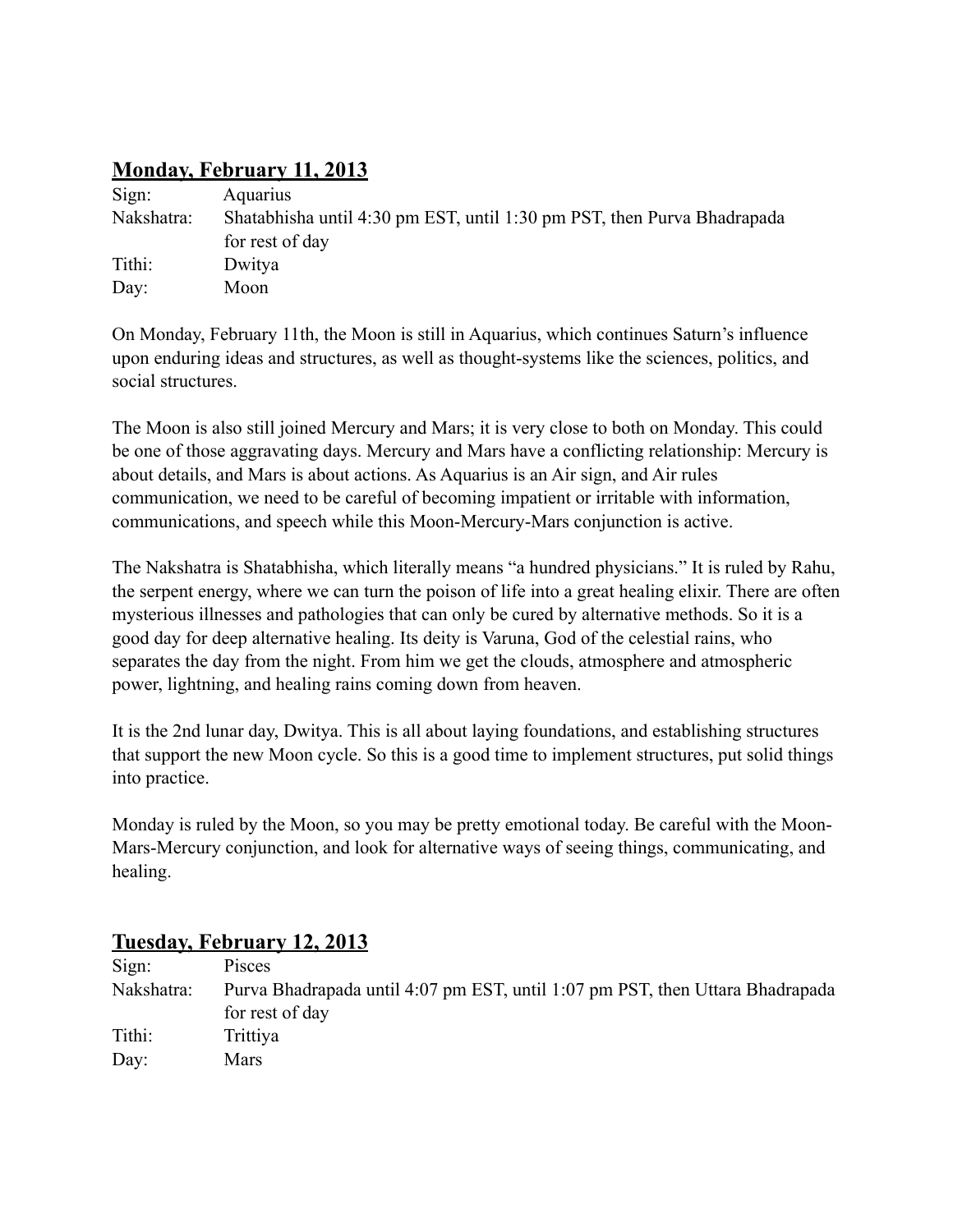The Moon goes into Pisces on Tuesday. For the next couple of days, the Moon will be in the sign that is the feminine, reflective quality of Jupiter. We experienced the masculine, active quality of Jupiter when the Moon went through Sagittarius last week. Jupiter is the planet of our philosophies, principles, sense of meaning, purpose, and hope. Externally expressed through Sagittarius, it is a very fiery inspired nature. But in Pisces, we feel that expansion internally in the heart, as we connect to our cosmic metaphysical reality.

This is also quite creative and romantic; we don't have boundaries in Pisces. Not having boundaries is good in one sense, because it show where we just mesh and accommodate; our sense of self is not as strong. But it can also lead to difficulty, because we are here to have a sense of self. This lack of boundaries could be problematic for the next couple of days. It can make us unrealistic and disappointed with life on earth, disappointed with people. Without those boundaries, we can be very easily hurt and wounded by the harshness of the world. In Pisces, it is often tempting to be too "airy-fairy", go too far, and not talk about both sides of the coin.

The Nakshatra on Tuesday is Purva Bhadrapada, which, like Pisces itself, is also ruled by Jupiter. This double-Jupiter rulership in the first part of Pisces is also quite hopeful and expansive. Purva Bhadrapada literally means "early auspicious result" or "early auspicious foot." It is symbolized by lightning striking Earth. In Purva Bhadrapada, lighting comes down from heaven, strikes our experience here on Earth, and gives us an authentic glimpse of divinity, of something beyond this world. Its deity is Aja Eka Pada, which means "one-footed goat." That one foot is the lightning strike.

There are no important aspects upon the Moon today. The Moon will just be in Pisces by itself, feeling that mystical communion and deep sensitivity.

It is the 3rd lunar day, Trittiya, ruled by Lord Vishnu. This is a good day for making adjustments, and doing things like trim your nails, shave, cut your hair.

Tuesday is ruled by Mars, which brings vitality, enthusiasm and passion to the day. The Sun also changes signs today, moving from Capricorn to Aquarius. This is an important shift, as for the next 30 days, the theme will be connecting our individuality to the collective.

## **Wednesday, February 13, 2013**

| Sign:      | Pisces                                                              |
|------------|---------------------------------------------------------------------|
| Nakshatra: | Uttara Bhadrapada until 4:29 pm EST, until 1:29 pm PST, then Revati |
|            | for rest of day                                                     |
| Tithi:     | Chaturthi                                                           |
| Day:       | Mercury                                                             |

On Wednesday, the Moon is still reveling by itself in the mystical communion of Pisces, with no aspects upon it.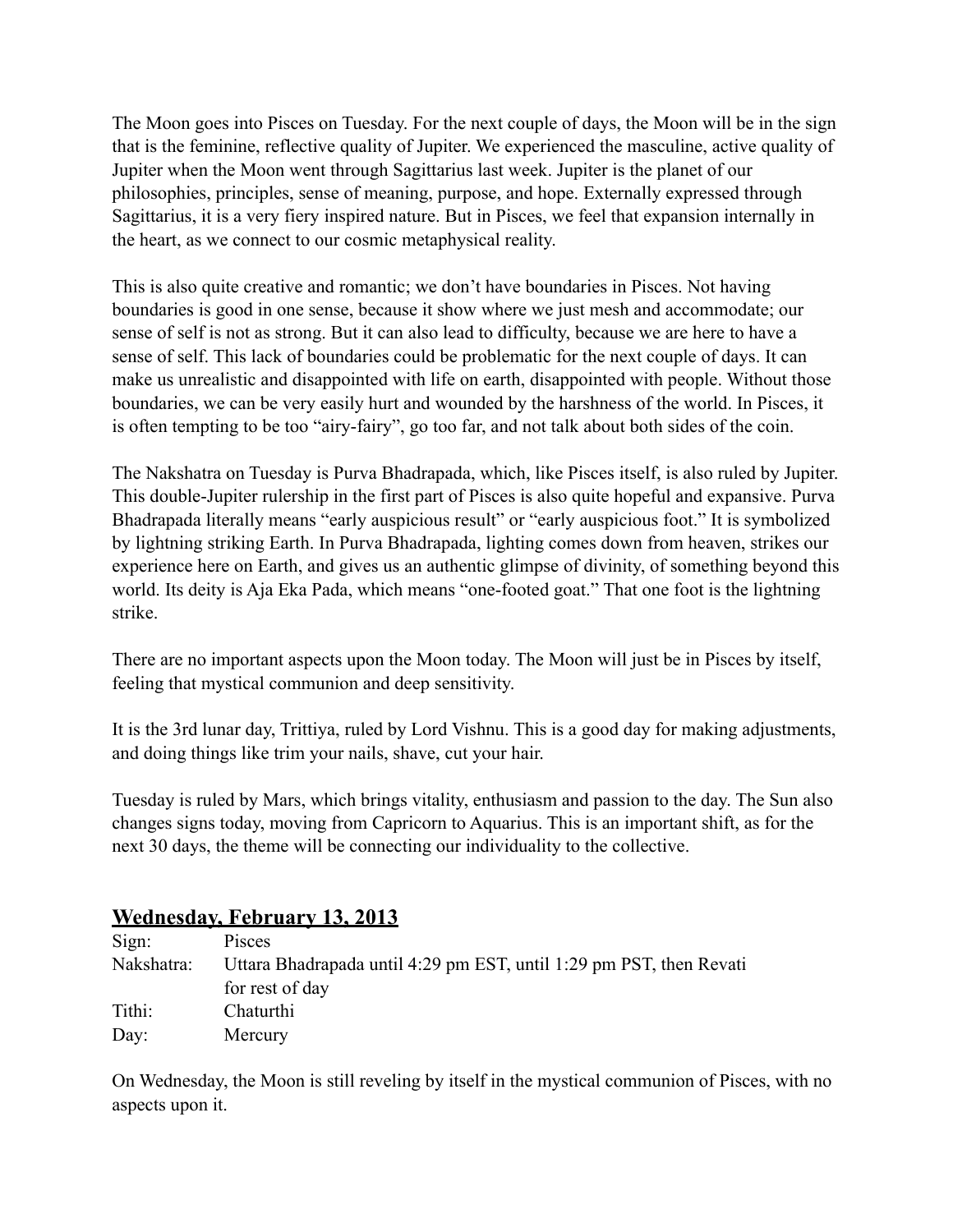The Nakshatra is Uttara Bhadrapada. As Purva Bhadrapada showed us that glimpse of our metaphysical self, the glimpse of divinity called Satori, Uttara Bhadrapada takes us deeper into what that means. It is very easy to mistake that glimpse to *be* the goal. You will hear a lot of fanatics say, "Oh, I have seen God!" and get all jacked-up, because finally, for the first time, we have had a glimpse of our true self, beyond just living through the meat-suit. That glimpse comes from Purva Bhadrapada, and then the commitment to delve deeper into that truth happens in Uttara Bhadrapada. Here is where we can pursue enlightenment, a deeper metaphysical reality, and make it a reality in our life.

This Nakshatra is ruled by Saturn, and its deity is Ahir Budhyana, the celestial serpent. This is a snake that goes deep into the holes of our psyche and consciousness with courage. Ahir Budhyana is often paired with Aja Eka Pada, the deity of Purva Bhadrapada. One gives us the glimpse, while the serpent energy of the other gives us the power to go deeper into our weaknesses and shortcomings.

This is the 4th lunar day, Chaturthi, ruled by Lord Yama and Ganesha. They are both about consequences and obstacles. How we surmount obstacles, creates consequences and restraint. Often the 4th lunar day is a difficult one for this reason, but it is also Wednesday, ruled by Mercury. So Mercury is giving us the power of flexibility, intelligence and creativity to overcome obstacles.

## **Thursday, February 14, 2013**

| Sign:      | Pisces                                                                    |
|------------|---------------------------------------------------------------------------|
| Nakshatra: | Revati until 5:38 pm EST, until 2:38 pm PST, then Ashwini for rest of day |
| Tithi:     | Panchami                                                                  |
| Day:       | Jupiter                                                                   |

On February 14th, Valentine's Day, the Moon is in the final degrees of Pisces. Jupiter is the ruler of both Pisces and Thursday, so we are receiving a powerful Jupiter divine grace.

The Moon goes to Revati Nakshatra, ruled by the God Pushan. He is the "good shepherd" that leads the soul home after the weary journey around the zodiac. The planetary ruler of Revati is Mercury, the most gentle of the planets. He is very cooperative, makes adjustments, facilitates, and tries to help all creatures.

The 5th lunar day is called Panchami. This is quite a creative day for healing. Taking medicines, starting new healing regimens, and metaphysical healing are all supported on Panchami.

With the Moon in Revati, the last Nakshatra where we are letting go of our fascination with the world and being guided home by the gentle shepherd, there is a powerful healing happening as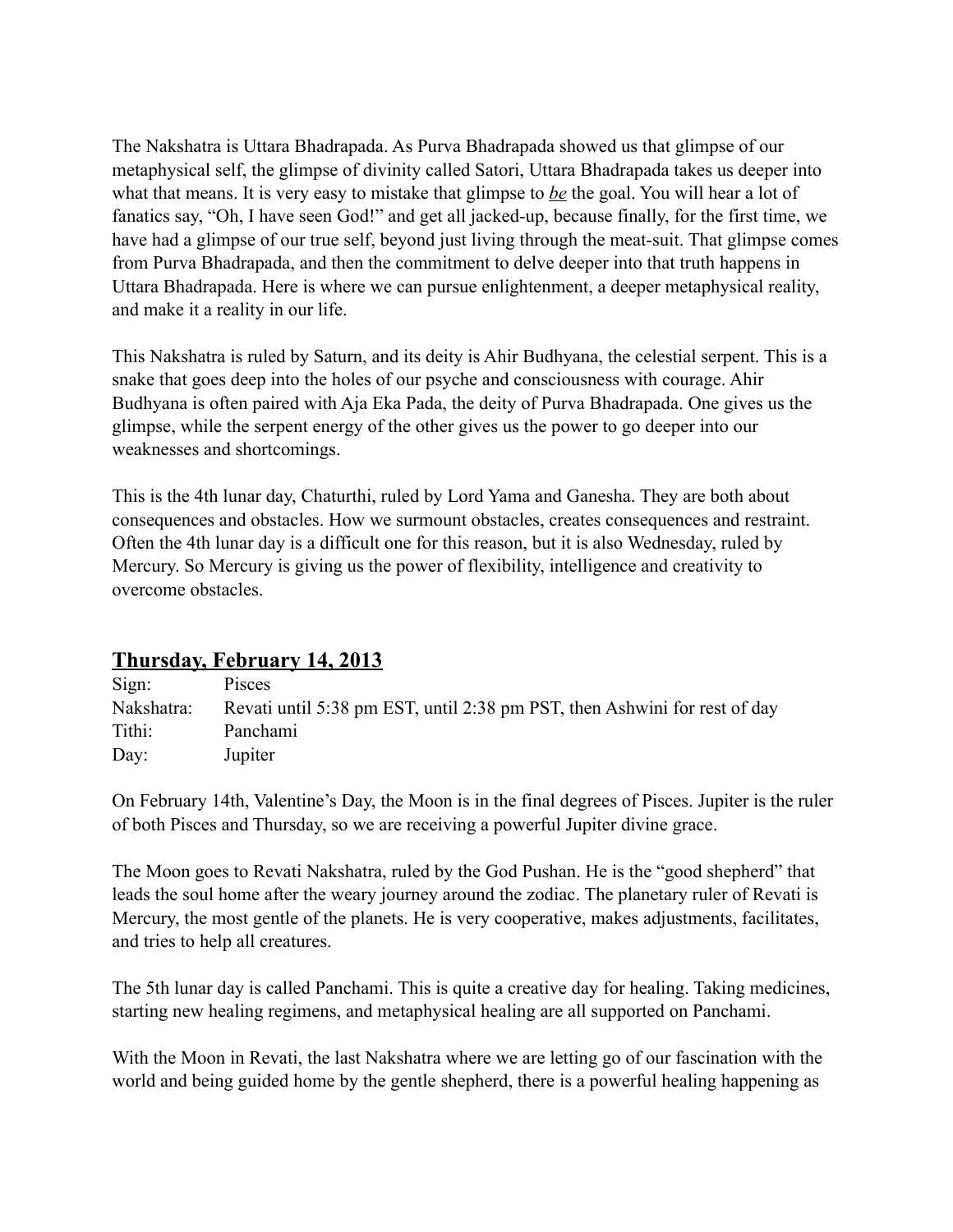well. This culminates the zodiac, with the Moon in the last sign of Pisces, the sign of metaphysical connection.

#### **Friday, February 15, 2013**

| Sign:      | Aries                                                                |
|------------|----------------------------------------------------------------------|
| Nakshatra: | Ashwini until 7:33 pm EST, 4:33 pm PST, then Bharani for rest of day |
| Tithi:     | Shashti                                                              |
| Day:       | Venus                                                                |

 On Friday, February 15th, the Moon is in Aries, ruled by Mars. Aries is the masculine nature of Mars, the planet of individuality, clarity, self-will, and the courage to live with no limits, no barriers. When planets are in Aries, they are very courageous (or trying to be), and looking to express a strong individual presence. This can often lead to arguing and intensity with others. Be careful of the need to stake your individuality at the expense of others' individuality. Rather than proving yourself by dominating others, simply try to express your clear and powerful self.

The Moon in Aries will also be joined Ketu the South Node. When this happens, there could be quite a bit of emotional scrutiny and discontent with ourselves and with other people. We need to be careful of punishing ourselves, or others as an extension of ourselves. We will feel this more intensely on Saturday, but we will certainly feel it on Friday as well.

The Nakshatra today is Ashwini, the Twin Horses. They are called the healing physicians of the Gods. They have a lot of power, both physical and metaphysical. You may wonder why are horses considered physicians, what do they have to do with medicine? Horses are a symbol of vitality, energetic medicine, the energy and prana that runs through our body. Think of how powerful a horse is, it's very Mars-like. Mars is the physical body and its power, energy, and stamina. Ashwini consists of *two* horses full of energy and power. Once we learn to harness that power, it can be of enormous benefit. Ashwini is about connecting healing to prana and vitality.

The discontent fostered by the Moon's conjunction with Ketu will be tempered somewhat by exalted Saturn, aspecting from the opposite sign of Libra. This pulls-back the reins of Aries' impetuosity, and may make you more hesitant to lash out at others. Be careful to not be impatient and reckless in your ideas and thoughts, nor charge into situations that damage your relationships with others.

It is also Friday, ruled by Venus, a day of romance, love, beauty, and appreciation. This too could help temper some of Aries' impetuousness.

On the other hand, the 6th lunar day, called Shashti, is ruled by Mars. The deity of Shashti is Subramania, who is also Mars. It reinforces the Mars energy. There could be a lot of willfulness today. So be careful of being impetuous and impatient on Friday.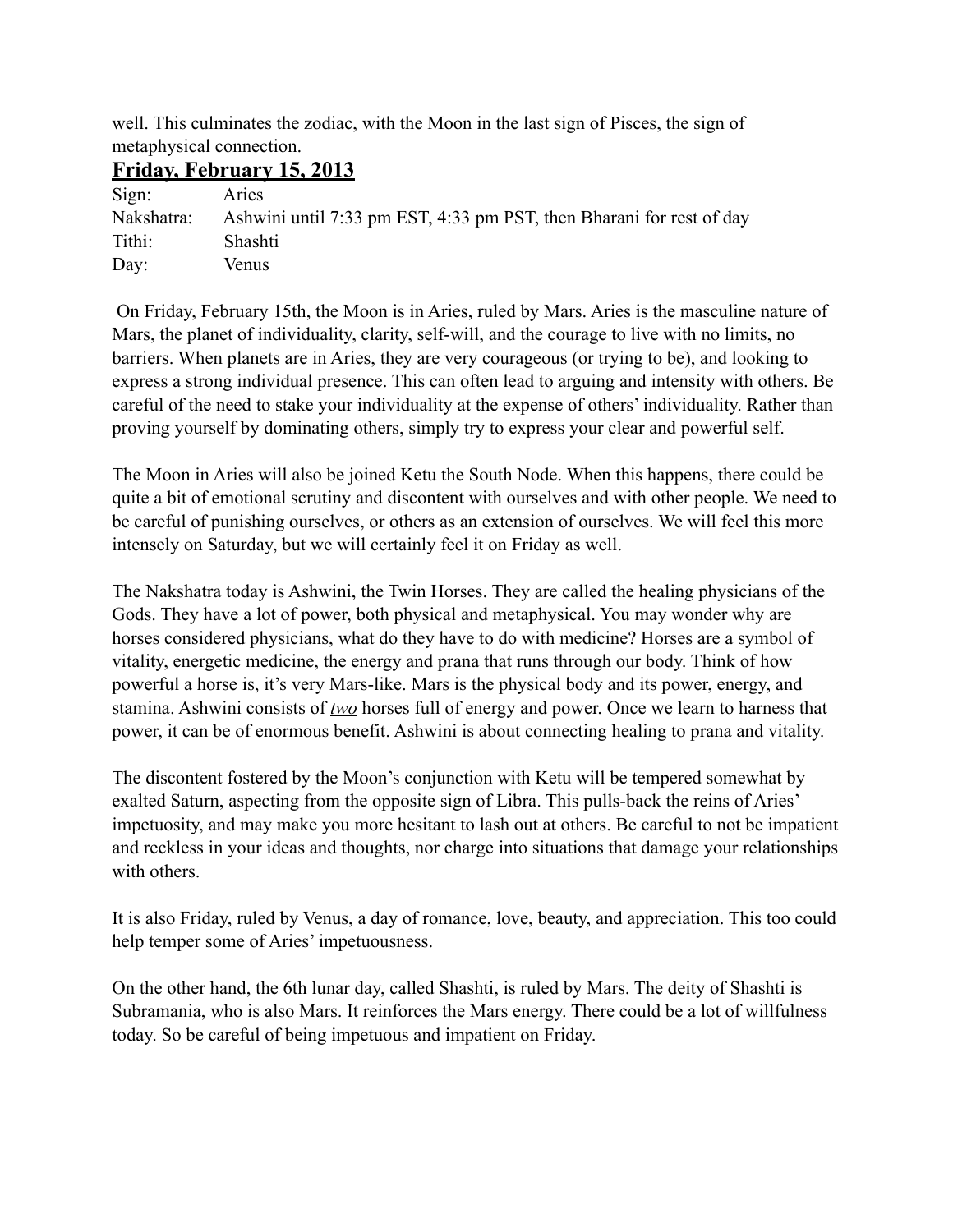## **Saturday, February 16, 2013**

| Sign:      | Aries                                                                        |
|------------|------------------------------------------------------------------------------|
| Nakshatra: | Bharani until 10:05 pm EST, until 7:05 pm PST, then Krittika for rest of day |
| Tithi:     | Saptami                                                                      |
| Day:       | Saturn                                                                       |

On Saturday, the Moon is still in Aries, but in Bharani Nakshatra. The symbol of Bharani is the female reproductive system, which of course is a metaphor for creativity. After the twin horses of Ashwini, with all of their vitality and potential energy, then that energy gets expressed in a certain way. And that leads to a result, a consequence. That's why you want to get those two horses of Ashwini running in the same direction, rather than running all over the place. Scattered energy can be a problem with Ashwini.

When the Moon comes to Bharani, we feel the consequences of that. Our will penetrates reality, like a penis penetrates a vagina, and creates something, just like our will and energy penetrates existence and produces a result. That result is what we express, and we are feeling it in Bharani today.

Bharani comes from the same root word which means "to bear." Its deity is Yama, the God of restraint. Therefore Bharani shows the consequences of our actions, and how we need to bear them. Many times we are having to bear something that is unpleasant, because we are not so intelligent. We learn better when we bear the mistakes; that way, we learn to not repeat them. You could be aware of your mistakes and have to bear something difficult today. The opposition aspect of Saturn is still present (and it is also Saturn's day today), adding heaviness and showing those consequences.

It is the 7th lunar day, called Saptami. It is ruled by Lord Indra, King of the Gods, the one with all the power. You have the power to bear the difficulty of your life, and to do something good with it. Keep that in mind today.

## **Sunday, February 17, 2013**

| Sign:      | Taurus (First Quarter Moon)                           |
|------------|-------------------------------------------------------|
| Nakshatra: | Krittika all day EST, until 10:02 pm PST, then Rohini |
| Tithi:     | Ashtami                                               |
| Day:       | Sun                                                   |

On Sunday, the Moon goes into Taurus. The Moon is exalted in Taurus because it has a stabilizing effect. It is debilitated in the opposite sign of Scorpio, because of that's sign's emotional restlessness, inconsistency and willfulness. The Moon is the part of us that wants to merge and connect. When the Moon is in Taurus (more than anywhere else), it is much easier to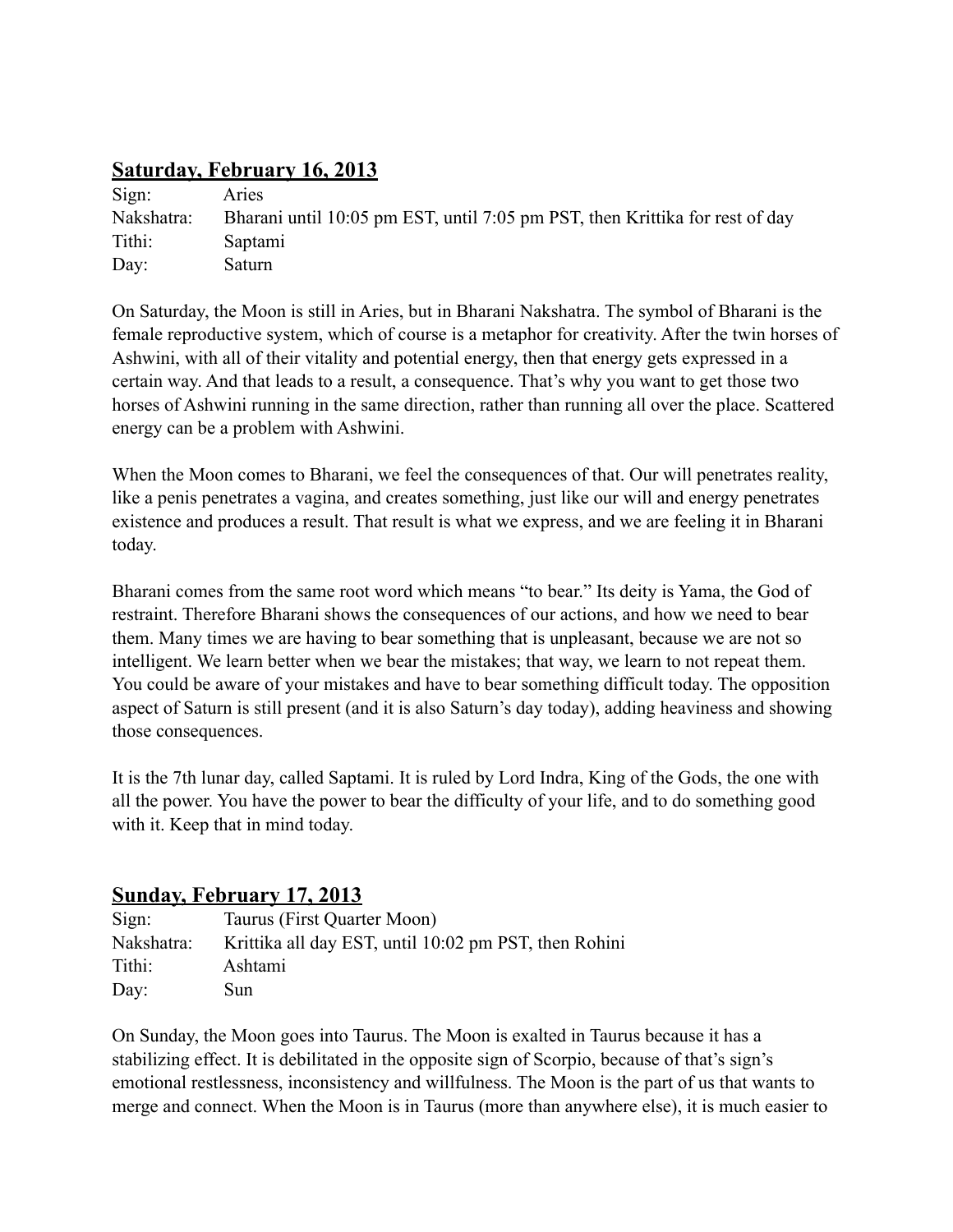connect, because it is ruled by Venus. Venus is about beauty and pleasure. Taurus is solid and stable and earthy. The Moon is wavering emotions, like waves and water. Taurus is Fixed Earth beneath the water.

You will feel a lot of that stability over the next couple of days. The Moon in Taurus can lead to attachments and stubbornness, but usually it stabilizes the heart. In addition, the Moon will be joined Jupiter, which brings hope into the mind, hope expansion, and teaching. These are positive attributes of the Moon in Taurus. So revel in it: feel the beauty and power of the Moon stabilized in Taurus and joined Jupiter.

The Moon is exalted in Krittika Nakshatra. Krittika is ruled by the God Agni and the Sun. The Sun exalts the Moon, because the Sun and Moon work together as a pair. The Sun illuminates the Moon; the Moon is really where all of our psychological darkness and problems exist. They exist in the Moon, and the Sun comes and illuminates those dark corners in our psyche, our mind and consciousness, and allows us to flourish and walk in the Light, rather than feel in the darkness. It gives us the warmth and clarity to cut through our emotional attachments. That is what Krittika is: it is the "cutter" where we cut through emotional attachments.

It is the 8th lunar day, called Ashtami. It is a very creative day, in that we create our reality from the different elements of life. So we pull from here, we pull from there; we create from the different parts of our psyche, the different parts of our environment. This is a very positive use of the day.

It is Sunday, ruled by the Sun, which also rules Krittika. A lot of warmth, illumination, clarity, and even hope, with the Moon joined Jupiter, is possible today.

## **Monday, February 18, 2013**

| Sign:      | <b>Taurus</b>                        |
|------------|--------------------------------------|
| Nakshatra: | Rohini from 1:02 am EST, all day PST |
| Tithi:     | Navami                               |
| Day:       | Moon                                 |

The fun continues on Monday with the Moon exalted in Taurus, joined Jupiter. The Moon rules Monday, and also Rohini, today's Nakshatra. Rohini means "growing" or "growth," referring to the growth of the Moon itself. We feel that growth in Rohini. In mythology, Rohini is the most beautiful of the wives of the Moon. Therefore, it is a good day for all kinds of creativity, but it is also where we enjoy life, enjoy being alive. When the Moon is in Rohini, we can experience the pleasures of life, creating growth, family, and enjoyment. It is also still joined Jupiter, so the Moon is very hopeful as well.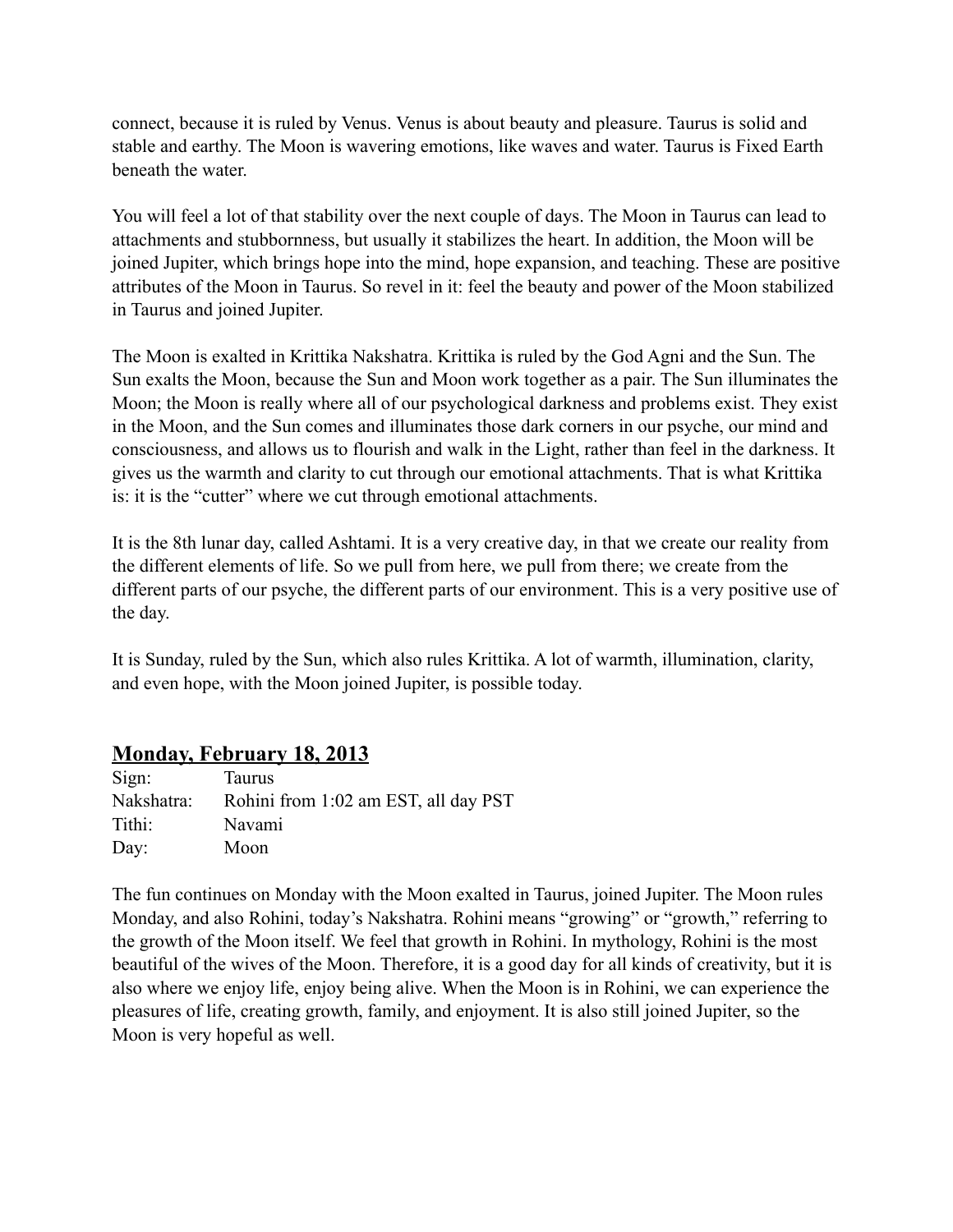This transit of the Moon through Taurus also has an aspect from Mars in Aquarius. This was also present on Sunday, but the aspect is much tighter today. Mars brings discipline and courage to the mix. So in addition to enjoying life, it is a good day to be disciplined. It is the 9th lunar day. Navami is one of the harsh tithis, as it is ruled by Sarpa, the serpent energy that goes deep into our psyche. The serpent Nakshatras or lunar days have a lot of potential problems because of their poison -- so transforming that poison becomes important. Therefore, be aware of your emotional responses today. You might have an intense emotional reaction to something.

Fortunately, with the stabilizing influence of Taurus, the hope of Jupiter, and the discipline and courage of Mars, it shouldn't be so difficult. It may be easier to go deeper into that emotional response to understand why your buttons are getting pushed. But it is always a little bit hard, because we hardly ever make progress with this -- let's face it. We are usually easily triggered. So be careful to not be triggered by your fears. Instead, if something comes up like that, transform it. Go deeper into your own psyche and problems, rather than project them outwards.

## **Tuesday, February 19, 2013**

| Sign:      | Taurus                                        |
|------------|-----------------------------------------------|
| Nakshatra: | Mrigashira from 4:09 am EST, from 1:09 am PST |
| Tithi:     | Dashami                                       |
| Day:       | <b>Mars</b>                                   |

On Tuesday, the Moon is still in Taurus, at the end of Taurus and going into Gemini on Tuesday night. It is in Mrigashira Nakshatra, symbolized by a deer's head. This is one of the more gentle Nakshatras. It has the placidity of a deer, with its curious gentle nature. But a deer is also a wild animal with a lot of vitality. It gets that vitality from its planetary ruler Mars.

Mrigashira exists between Taurus and Gemini. It is where the gentleness of Taurus, the Bull, becomes the eccentricity, intensity, and speed of Gemini mental energy. This transition happens on Tuesday, also ruled by Mars.

It is the 10th lunar day, Dashami, ruled by the God Dharma. He is about truth and righteousness. Of course you want to connect to truth and righteousness every day, but the deeper we act from a place of truth, the more we will be aware of the hand of truth. This becomes easier to sense on the 10th lunar day.

As the Moon moves from Taurus into Gemini, we will still have that solid, connected feeling halfway into the day, and later feel more intellectual. Mrigashira is also called the "wandering star" or the "searching star." Its deity is Soma, the nectar of immortality. In Mrigashira Nakshatra, we are on a utopian search for the nectar of immortality.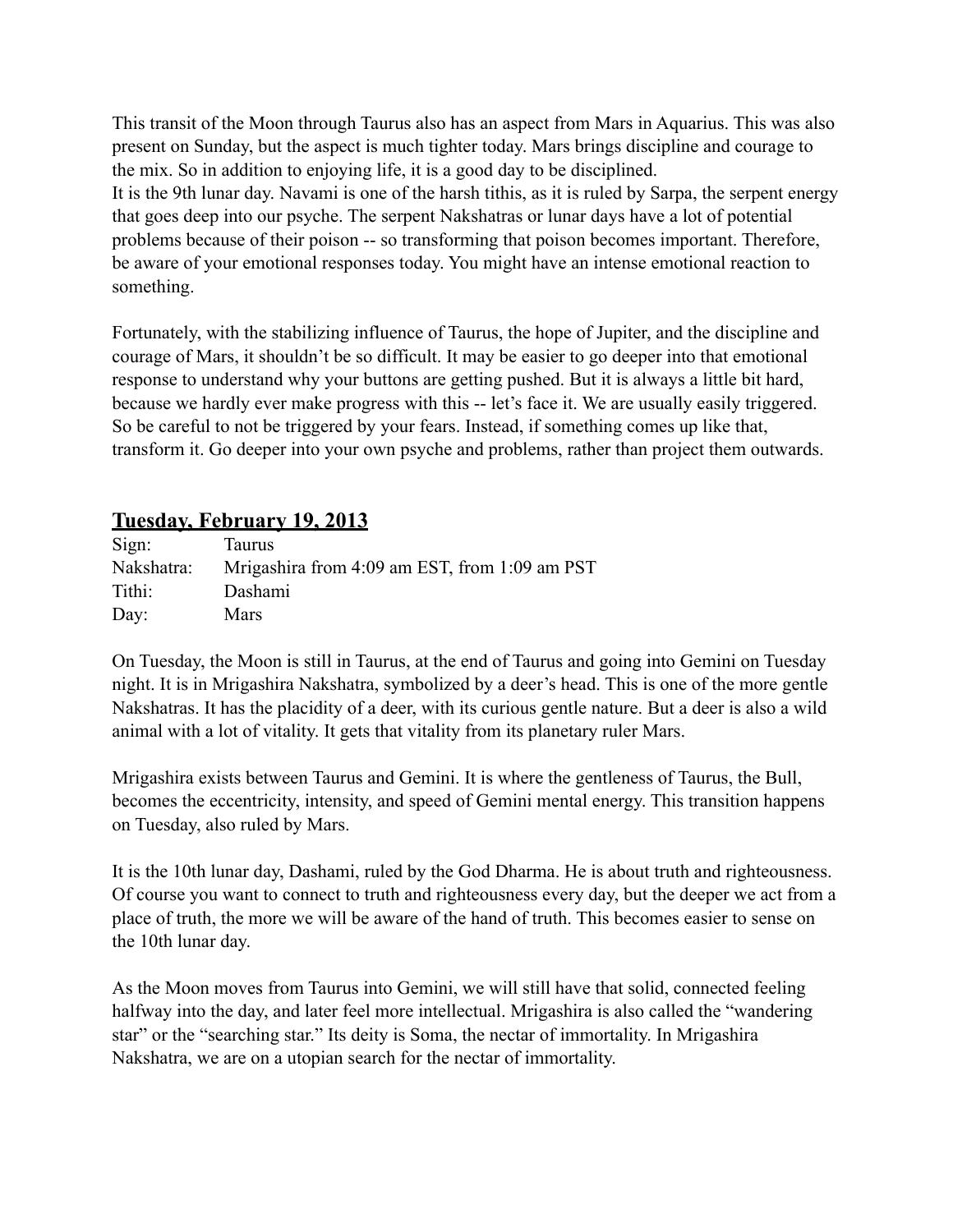We also still feel the intensity of the Mars aspect, with Mars also ruling the day and the Nakshatra, as well as the Jupiter conjunction which parallels the Dharma and truth of Dashami - but both aspects are waning now.

## **Wednesday, February 20, 2013**

| Sign:      | Gemini                                                  |
|------------|---------------------------------------------------------|
| Nakshatra: | Ardra from $7:10 \text{ pm}$ EST, $4:10 \text{ am}$ PST |
| Tithi:     | Ekadashi                                                |
| Day:       | Mercury                                                 |

On Wednesday the Moon goes into Gemini, the masculine nature of Mercury, who also rules Wednesday. Mercury is the planet of intellect. He rules Gemini, a masculine Air sign, which has to do with communication, speech, and the speed of the mind to figure things out very quickly. The mind moves very fast, in fact it moves so fast that there is an illusion of something solid.

The speed of the thoughts is not the speed of the mind; they are different. We mistake the mind to be our thoughts, because the thoughts move so fast. Our mind, or what is called "manas" in Indian philosophy, is actually more related to the heart: that continuity of self which includes our continuity from the past. Our childhood and past lives are more related to the heart. That consciousness, our identity, is more a product of Feeling. But in the moment, our identity feels like our thoughts, because the thoughts are so fast.

My guru Amma uses this example: "Thoughts give the illusion of an ego, of a separate self, because they move so fast, it is like a crowd." If we look at a crowd of people, it looks like a solid mass, but it is actually just a bunch of individuals. There are so many of them, and they are so tightly condensed, that it looks like there was a thing called a crowd.

But it is not, just like there is really nothing called the mind or the intellect; it is just so many thoughts, and they go so fast that they seem to form a coherent structure. It actually isn't; it's just a bunch of thoughts.

The reason this is important, is because meditation and real spiritual progress only happens when we slow down the thoughts. In fact, one of the most important incarnations of the Divine Mother is called Chandi. She is the one that rips the mind apart, because it rips our thoughts apart. This is literally what Chandi means. The Chandipat glorifies the Divine Mother who rips our thoughts apart so that we can see our true self. In Gemini, ruled by the fastest planet Mercury, the speed of our thoughts can seem more real than they are.

Today's Nakshatra is Ardra, ruled by Lord Rudra. This is Shiva's name in the Vedas. Ardra literally means "A Rudra." So there is a quality of destruction and regeneration with this Nakshatra. The Moon is going through the plane of the galaxy. When you look up at the Moon on February 20th, it will be passing through the plane of the galaxy in Ardra Nakshatra.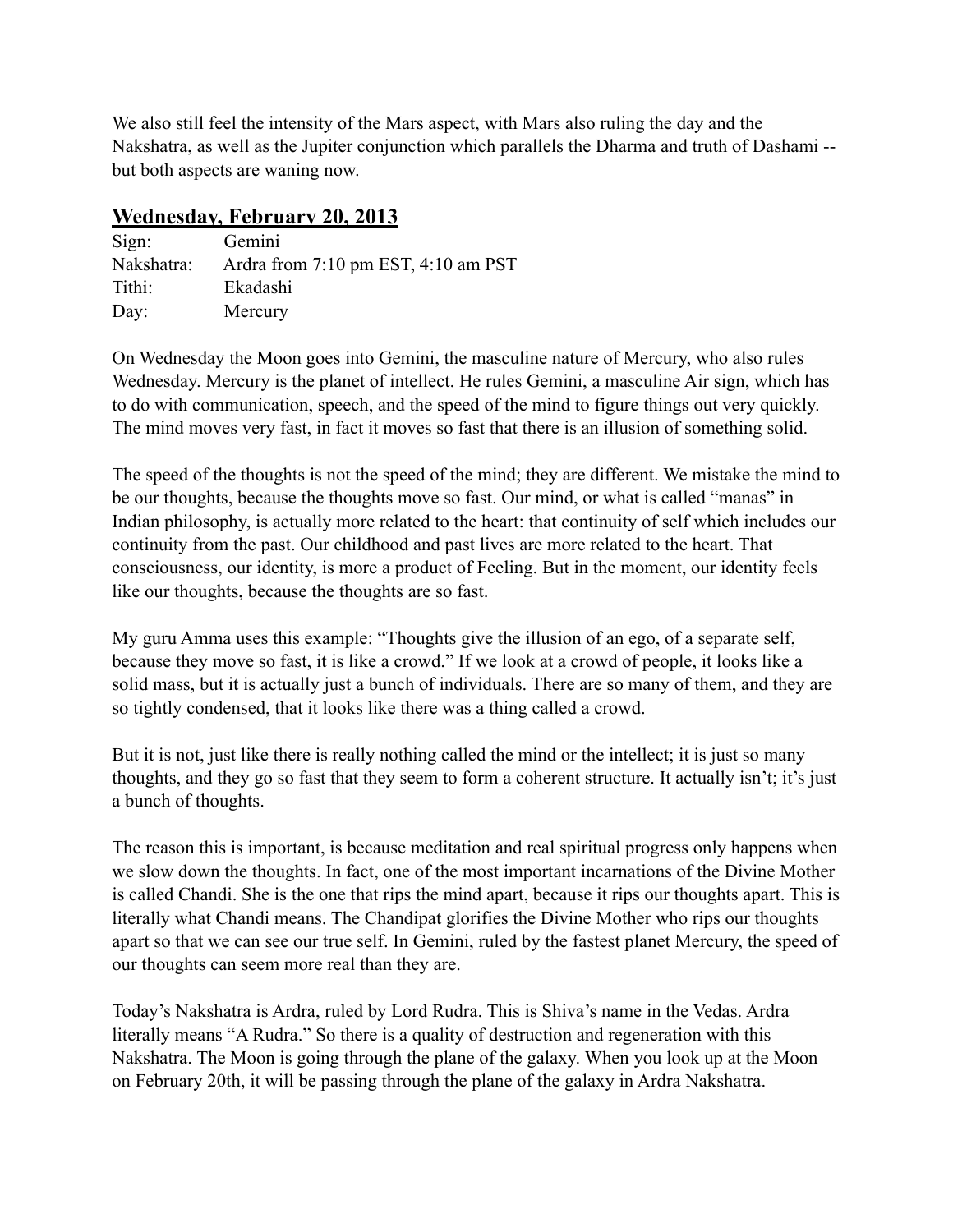The planetary ruler is Rahu, which is a kind of cyclone. The name Ardra means "tears" as in tear drops. It can manifest as literal tears, a flood of emotion, feeling, or an excessive amount of anything.

No important aspects today. It is the 11th lunar day, Ekadashi. Rudra is the ruler of Ekadashi as well as Ardra Nakshatra. This is definitely a good day for sacrifice and tapas. It is also Wednesday, Mercury's day, and Mercury rules Gemini -- so Mercurial energy is stronger than usual on February 20th.

#### **Thursday, February 21, 2013**

| Sign:      | Gemini                                  |
|------------|-----------------------------------------|
| Nakshatra: | Punaryasu from 9:53 am EST, 6:53 am PST |
| Tithi:     | Dwadashi                                |
| Day:       | Jupiter                                 |

February 21 is a Thursday. Jupiter is the ruler of the day and also of Punarvasu Nakshatra, where the Moon is now. Punarvasu means "return of the light." The Moon is still in Gemini, but after the flood of Ardra. After the change and transformation that happens in Ardra, Punarvasu brings a bright sunny day with its return of the light. If you have ever been in an area that has a lot of humidity, and you have a torrential downpour or flash flood, afterwards you see the clear sky and sometimes even a rainbow. Punarvasu is about the clear sky after the deluge, crisp clean air, inspiration, and hope.

Its deity is Aditi, a form of Divine Mother energy. She is the mother of the Adityas, who are incarnations of the Sun. Punarvasu is where the Sun Gods take a bath. It's a very creative, inspirational Nakshatra. Being ruled by Jupiter, it is about children, parentage, expectations and hopes, but also the disappointment you feel when expectations don't pan out. Punarvasu is where Gemini becomes Cancer. Here, the ideas in the mind must fill us with hope, but then they need to be anchored in the heart.

No important aspects on the Moon again today. It is the 12th lunar day, called Dwadashi, ruled by the Sun. It brings consistency, clarity, and strength, so following the Sun and its consistency of purpose will be really important on Jupiter's day, February 21st.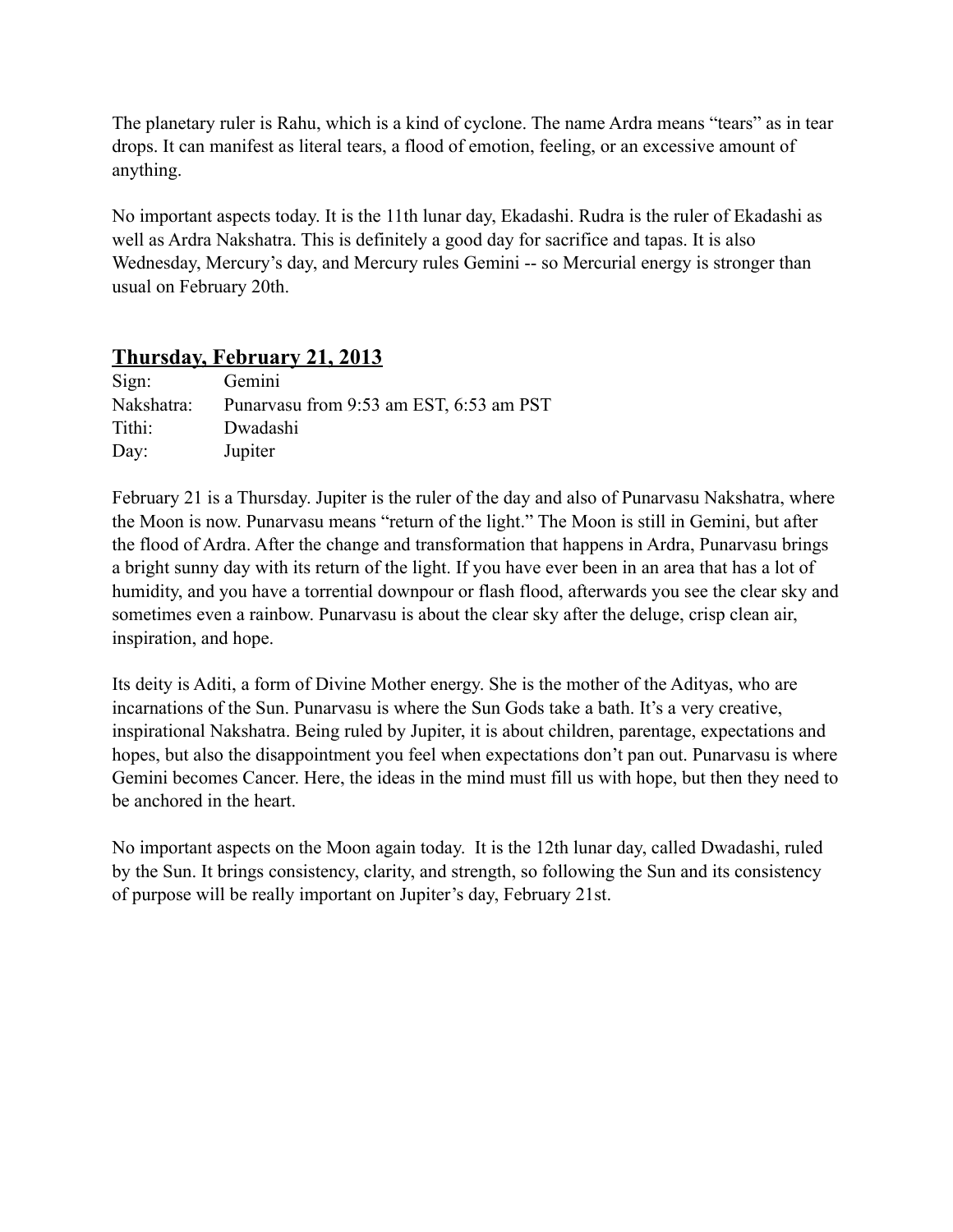## **Friday, February 22, 2013**

| Sign:      | Cancer                                                            |
|------------|-------------------------------------------------------------------|
| Nakshatra: | Punarvasu unto 12:06 pm EST, 9:06 am PST, then Pushya rest of day |
| Tithi:     | Shashti                                                           |
| Day:       | Venus                                                             |

On Friday, the Moon moves into Cancer, and still in Punarvasu Nakshatra for the early part of the day, and then shifts into Pushya. The Moon in Cancer for the next couple of days will bring a lot of emotional connection, feeling, and anchoring in the heart. You want to be careful of some excessive emotionality, but in general, the Moon is in its own sign where it is quite functional, giving us capacity for emotional peace and connection.

Punarvasu is ruled by the deity Aditi, mother of the Adityas, the incarnations of the Sun. They bring about the transition from gathering all kinds of information, to anchoring it in the heart. Then the Moon enters Pushya, symbolized by the udders of a cow. This is the part of Cancer that is about nurturing, sustenance, motherhood, selfless love -- all the things that Cancer is famous for. This is Cancer's imperative: selfless love is at the heart of these next couple of days.

Of course, we don't have a lot of situations in life where we give selfless love to individuals, but we can give selfless love to the world. We can love the individuals in our life selflessly, but our relationship with them is usually transactional -- except for children. Even children at a certain point, after they are not babies any longer, we have to treat them like adults.

Cancer is the energy of taking care of something selflessly, like we do for our pets. This is a good time to connect with your pets. Serve in a manner where you don't expect anything in return, and do it because it is empowering -- not because you secretly (or openly) feel "Oh, I don't deserve anything." That is the shadow side of Cancer: being subservient, and not asking for what we deserve. Therefore, give selflessly and love selflessly for the next couple of days, through an empowering love. Pushya's cow udders give milk and sustain life for all creatures, not just its own calves.

It is the 12th lunar day, called Dwadashi. It is ruled by the Sun, and exhibits the Sun's sense of righteousness, truth, Dharma, and purpose. The aspect from exalted Saturn, from 10 houses away in Libra, will bring some healthy boundaries to any emotional vulnerability you might feel. Friday is also Venus's day, making it a good day for romance, love, beauty, and pleasure.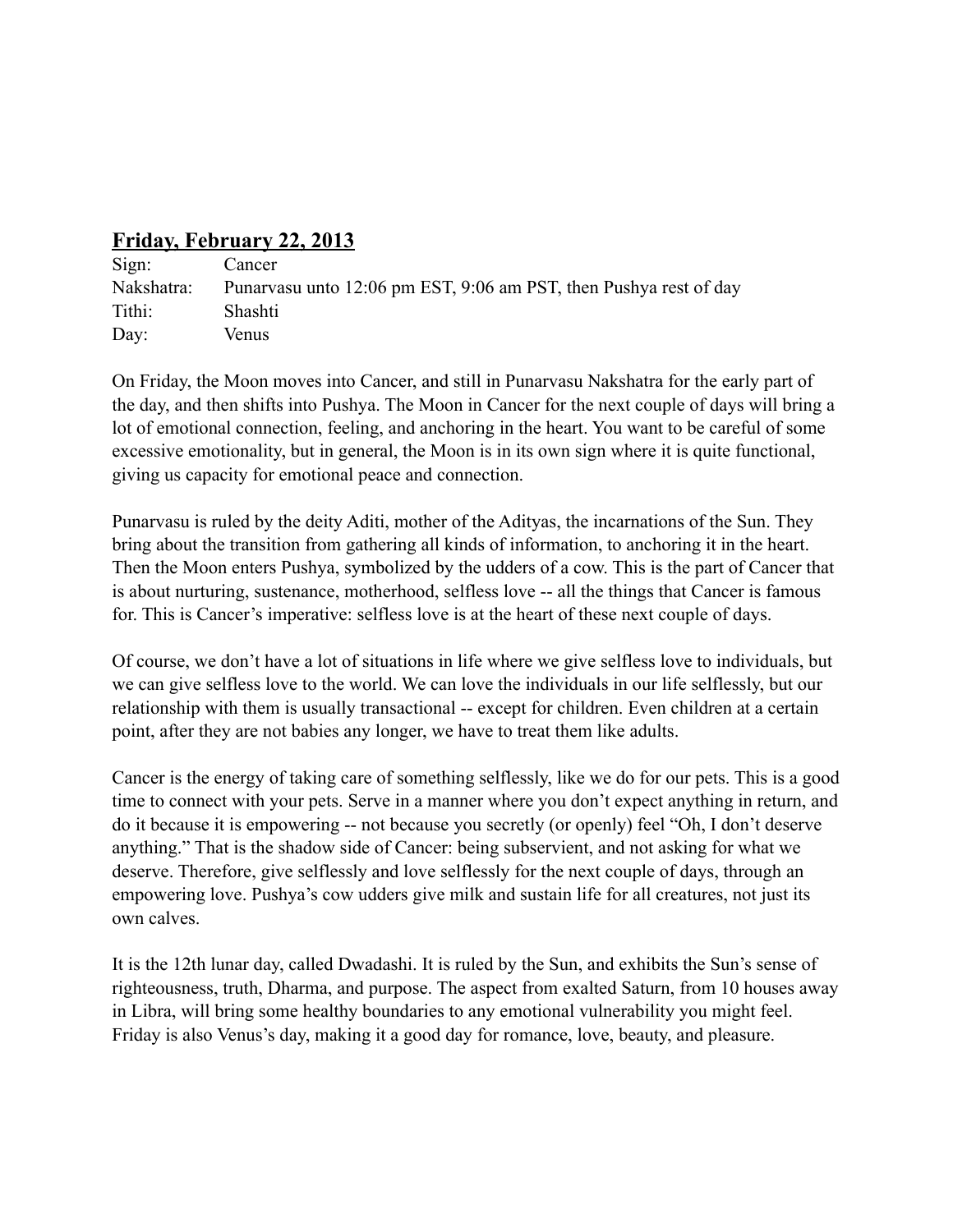## **Saturday, February 23, 2013**

| Sign:      | Cancer                                                            |
|------------|-------------------------------------------------------------------|
| Nakshatra: | Pushya until 1:45 pm EST, 10:45 am PST, then Ashlesha rest of day |
| Tithi:     | Trayodashi                                                        |
| Day:       | Saturn                                                            |

At the beginning of Saturday, the Moon is still at the end of Pushya, but transitions to Ashlesha by the middle of the day. This is where the feeling of being anchored in the heart, can become stressful if all our selfless love becomes too draining. Ashlesha means "the entwiner," and is symbolized by a coiled snake, showing us the need to be tangled up in things that are pure and righteous (sattwic). If we are not, our entanglements will create a lot of emotional pressure and stress in Ashlesha Nakshatra.

The purity of Cancer means we have to give our love like a mother's milk, like in the previous Nakshatra of Pushya. When we try to give a mother's milk and our selfless love to things where we also have desires -- where we say, "OK, I give you love, but I also need to get something from it. I also have my happiness, tangled happiness, and if you don't take my love, then I am unhappy. If I can't give you my love, then I am stressed. If I give you my love but you don't give me anything back, then I am stressed too." This describes the typical love interactions with other people (adults), and we tend to feel a lot of stress with them because of this.

Ashlesha shows where we are tangled-up emotionally. Even if there are no planets there, this is still a quality of Cancer. When we are tangled up in authentic, selfless love for another being, we don't feel that stress. But when we are tangled up in a love that has our own desire attached to it, our happiness is dependent on the love of the other person, that's where we feel the stress - because they might take it away from us. You may be thinking, "If you take your love away from me, then what?"

But that is not pure Sattwic love. That is the relational love that is more appropriate to Venus-Libra energy, which is mutual respect -- and, just enough detachment to maintain healthy boundaries and not be too devastated if someone leaves us. But Cancer doesn't have boundaries. (The Water signs generally, aren't very good with boundaries.) Ashlesha shows where we are attached, coiled like a serpent around something, afraid to let go.

We need to be tangled-up in truth instead, in authentic, pure love. When we can do that, we go straight to the Source. Therefore there is a lot of power in Ashlesha -- but also the potential for immense pain and even diabolic misuse of energy. That's why this Nakshatra is often a marker of suicide. Often when I see the charts of suicides, people had planets there or some other heavy transits going on.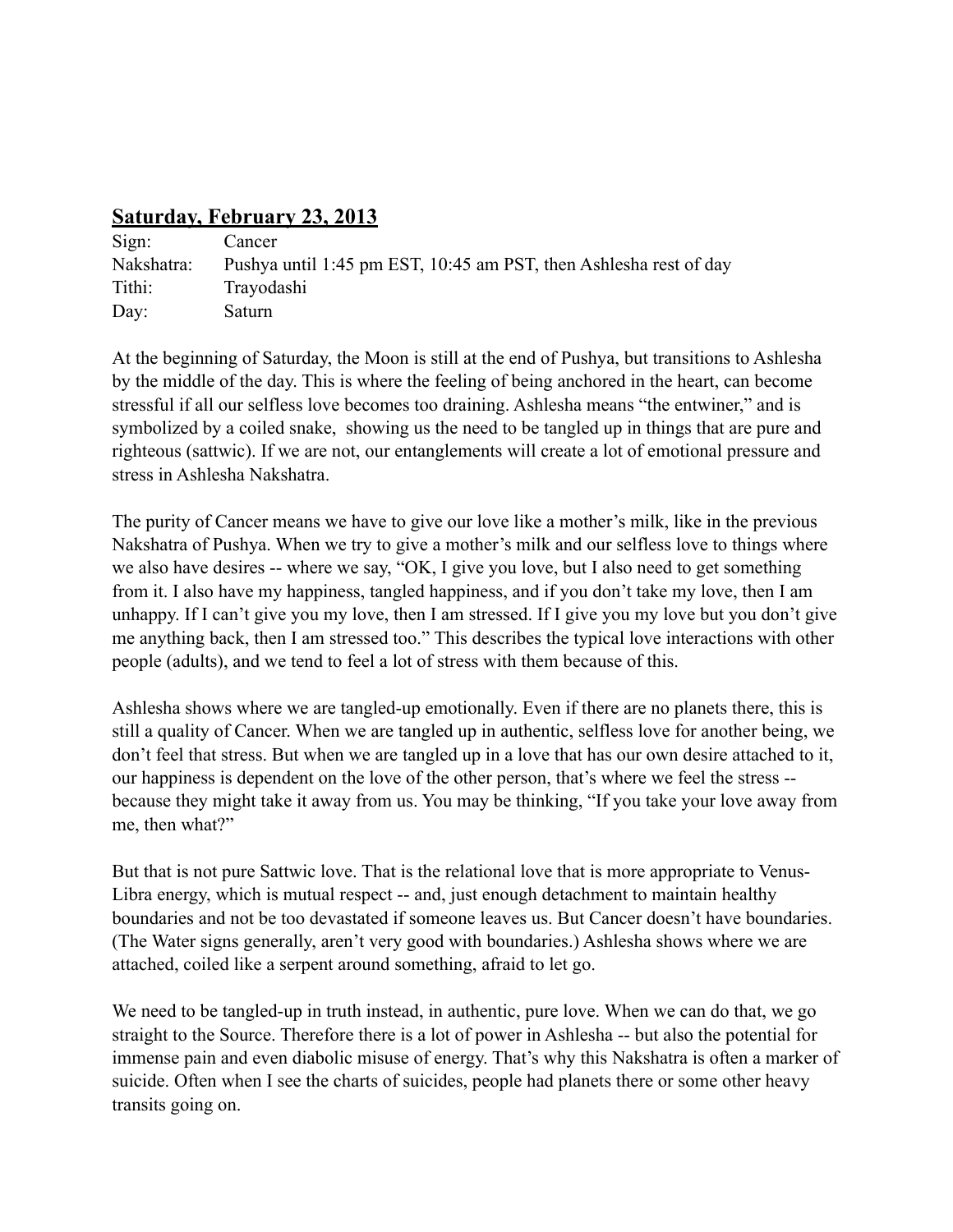Saturn is still aspecting the Moon from 10 houses away in Libra, so keep that in mind as well.

It is the 13th lunar day, called Trayodashi, ruled by the Karma Deva. This deity is about beauty, happiness, and personal pleasure. You want to find some of that today. If your approach to your own desires is purified, you won't feel the pressure and stress and pain of Ashlesha as much.

This also counters the heaviness and pressure associated with Saturn, whose day is today. Especially with the Saturn aspect onto the Moon, you will really be assessing your attachments, and maybe feel pressure to be practical and realistic about them. Big powerful day with the Moon in Ashlesha transitioning into the sign of Leo tomorrow.

#### **Sunday, February 24, 2013**

| Sign:      | Cancer                                                           |
|------------|------------------------------------------------------------------|
| Nakshatra: | Ashlesha until 2:50 pm EST, 11:50 am PST, then Magha rest of day |
| Tithi:     | Chaturdashi                                                      |
| Day:       | Sun                                                              |

On Sunday, the Moon is still at the edge of Ashlesha until later in the day. Therefore we will say that the Moon is in Ashlesha today as well, with the energies of Saturday carrying over. It is the 14th lunar day, close to the Full Moon, and in Cancer for most of the day. Sunday is ruled by the Sun, which gives a purifying quality of illumination, power and truth to the day. Being near the Full Moon, we are feeling full of our emotional "stuff."

The Saturn aspect from 10 houses away in Libra is still quite powerful. On Sunday you want to connect with the power of the Sun, that clarity and strength, and really try to burn through the illusion of the mind. Feel yourself as a divine parent, because that is the nature of Cancer. The mother can take on the role of the father and exhibit courage and power, as well as her more natural roles of being more vulnerable and nurturing. All kinds of different things are possible with Cancer and Leo, because they are the signs of parents. With the Moon in transition between Cancer and Leo, and especially being full and on Sunday, the divine-parent energy is amplified.

The 14th lunar day, Chaturdashi, is potentially diabolical in that it is related to destroying things. Its deity is the Goddess Kali, who cuts through the veils of illusion. This is the best use of the day: cut through the illusion of the mind and connect to the truth of who you are. The Saturn aspect will bring a lot of determination and effort toward this goal.

## **Monday, February 25, 2013**

| Sign:      | Leo (Full Moon 3:26 pm EST, $12:26$ pm PST)                |
|------------|------------------------------------------------------------|
| Nakshatra: | Magha until 3:23 pm EST, 12:23 pm PST, then Purva Phalguni |
| Tithi:     | Purmina                                                    |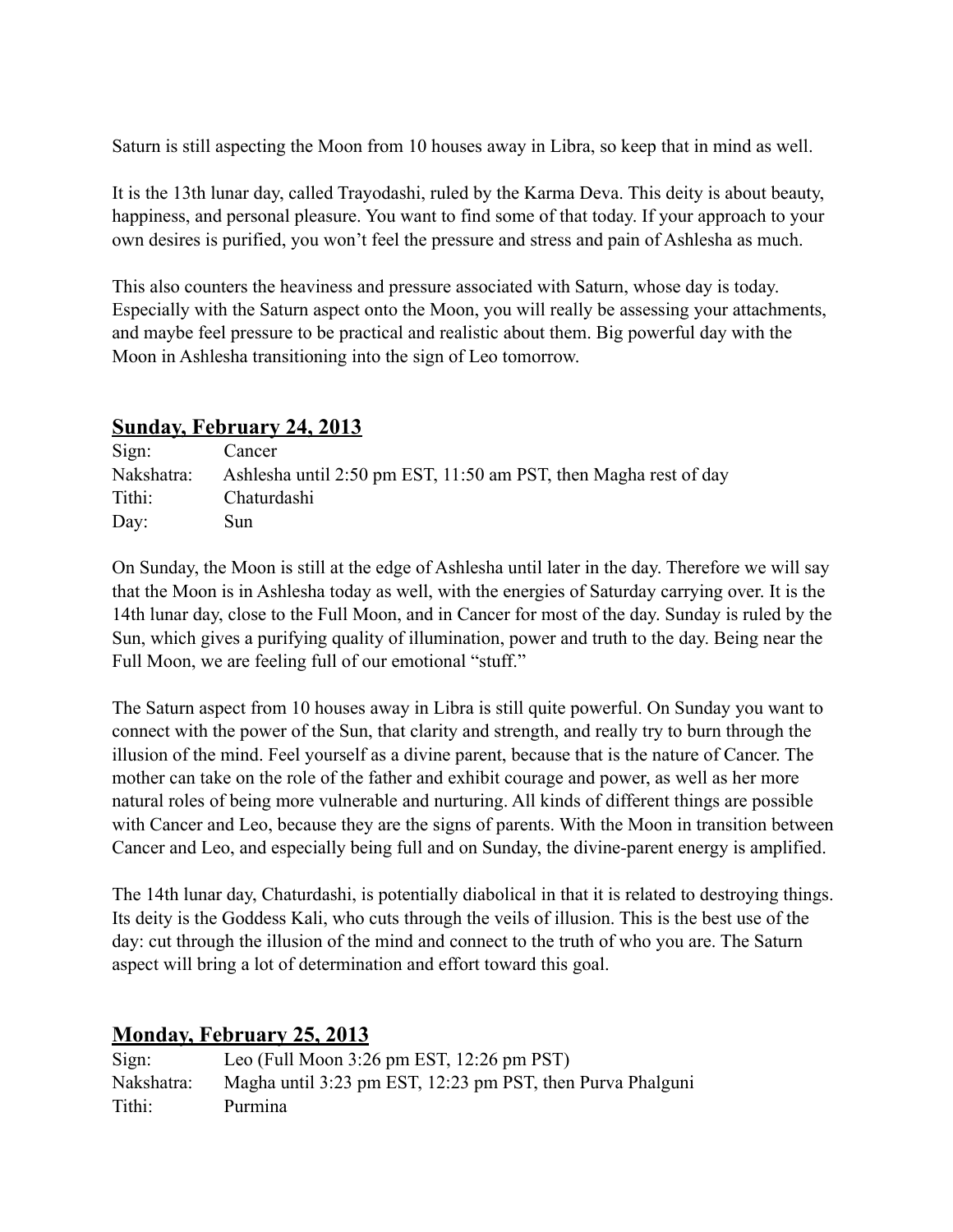Day: Moon

Monday, February 25th, the Moon goes into Leo, and into Magha Nakshatra, for the Full Moon. Leo is ruled by the Sun, and it is the sign of the consistent power that is underneath everything: "the one without a second," without differentiation. That undifferentiated self is most clearly seen in Leo. It is the part of us that is authentic and just wants to see the truth. There is enormous integrity here, because the truth is the source of everything, the source of the light. We feel this power of Leo for the next couple of days.

On Monday with the Moon being full, we are full of this in our mind. It is an emotional integrity we are looking for. The Sun is actually opposite this, in Aquarius. Therefore we are filled with this need for emotional integrity, and to burn through and illuminate the illusions in our mind. This lasts for the next couple of days while the Moon goes through Leo, but we especially feel it on the Full Moon. We can get kind of stuck in our emotions when the Moon is this bright, so be careful to stay grounded in your body and your routines.

Magha is the Nakshatra of royalty. It is called the "Royal Star", and it is about lineage. The deities of this Nakshatra are the Pitris, the divine ancestors. It connects us to the lineage of our past, and it brings us into the whole family legacy. That is why it is related to royalty: the King is not elected, he takes the throne through some kind of succession. We are also a King, we come from a family that has a lineage and history. We need to create our own lineage, and reconnect to the true masters of our destiny. The celestial masters have taught everything and have embedded the wisdom of the cosmos into every cell of our being. This is our lineage. Therefore this whole divine order comes down through the millennia, into the source of our power through Magha Nakshatra. You will feel that powerful Full Moon in Magha on Monday.

We have aspects from a lot of planets that are joined the Sun in Aquarius, including Mars, Mercury, and Venus. So there is a lot of potency for the next couple of days, with all these planets aspecting the Moon and the Moon wanting emotional integrity. That is the mantra for the next couple of days.

Purmina, the Full Moon, is also ruled by the Pitris. So really connect to your divine ancestors and your authentic lineage. Monday is ruled by the Moon, so it also brings that sensitivity to life and to your heart. Leo is about integrity and power, and the Moon is aspected by four planets. So really feel your emotional state on this intense powerful day.

#### **Tuesday, February 26, 2013**

| Sign:         | Leo                                                                  |
|---------------|----------------------------------------------------------------------|
| Nakshatra:    | Purva Phalguni until 3:28 pm EST, 12:28 pm PST, then Uttara Phalguni |
| Tithi:        | Pratipada                                                            |
| $\text{Dav}:$ | <b>Mars</b>                                                          |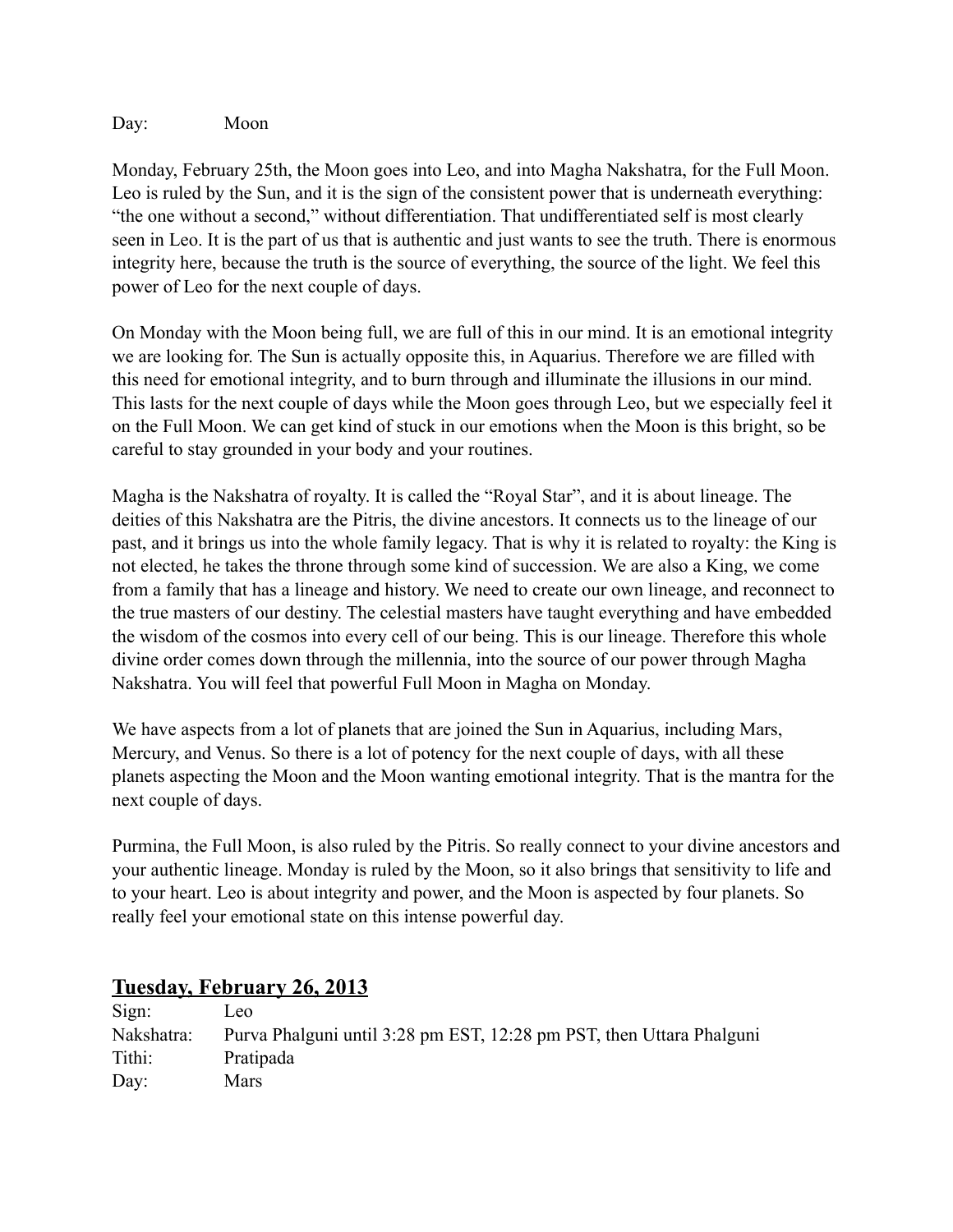On February 26th, the Moon is still in Leo, but moves into Purva Phalguni Nakshatra, ruled by Venus. Tuesday is ruled by Mars, which brings courage, enthusiasm, and passion. This is the part of Leo where "it's good to be the King." You are the one who has the power, so you might get a little bit lazy and indulgent, but you also delight in the fruits of life. We are here to enjoy life. When we feel ourselves as the power, and we are enthroned on the seat of power, it is delightful. That is the imperative of this Nakshatra: we just need enough maturity to not turn that delight into hedonism, indulgence or exploitation. We may be tempted to think, "this is our birthright, we have worked for this, everything is OK the way it is -- who cares if the peasants are suffering?"

The greatness of this Nakshatra is the willingness to transcend class distinction, and show up as a force of service, regardless of whether you have more power or more money, more intelligence or whatever. Do not be disconnected from the hurt of others. That is really the greatness of Leo: a great King is one who is also incredibly humble, and authentically loves the people around him. That is you: I am not describing someone somewhere else. I am talking about you. You will see the power in those that you have dominion-over in your life. They may be your children or your underlings at work, or those where you are in a superior role. Let us say you are more intelligent, more powerful, or have more resources. How do you treat those below you? It doesn't mean that you scream at them, but do you have a little bit of arrogance there?

I will confess, I do it at times, it is something we all have to work on. It is a natural part of human existence to know where we are in the social order. It is an enormous measure of a person , to know how they view those underneath them. How do you talk to the waiter? How do you talk to the telemarketer who bothered you? How about the person who has no other choices in life, but to take this terrible job that they have to call total strangers and get yelled at -- how do you treat them? I'll admit, I don't always treat them very well. This is the deeper Purva Phalguni lesson.

It is the 1st lunar day of the waning Moon, Pratipada. It is where you can know that the true source of power is not of this world. It is connected to the divine lineage. Those divine wishes sacrifice everything to incarnate for us. That is who we are. We have the capacity to sacrifice and create something of beauty based on who we truly are. That is the nature of Pratipada. It is ruled by Lord Brahma, the creator of the new cycle.

Let go of arrogance, let go of the worldly practical expression of Leo and bring it to a higher level within the practical, but a higher, more accountable expression of our true self as the source of power. The same aspects from Venus, Mercury and Mars continue today. There is a lot of intention and creativity around this lesson. Take on that regal quality of the Leo the King, and be generous with the power you have.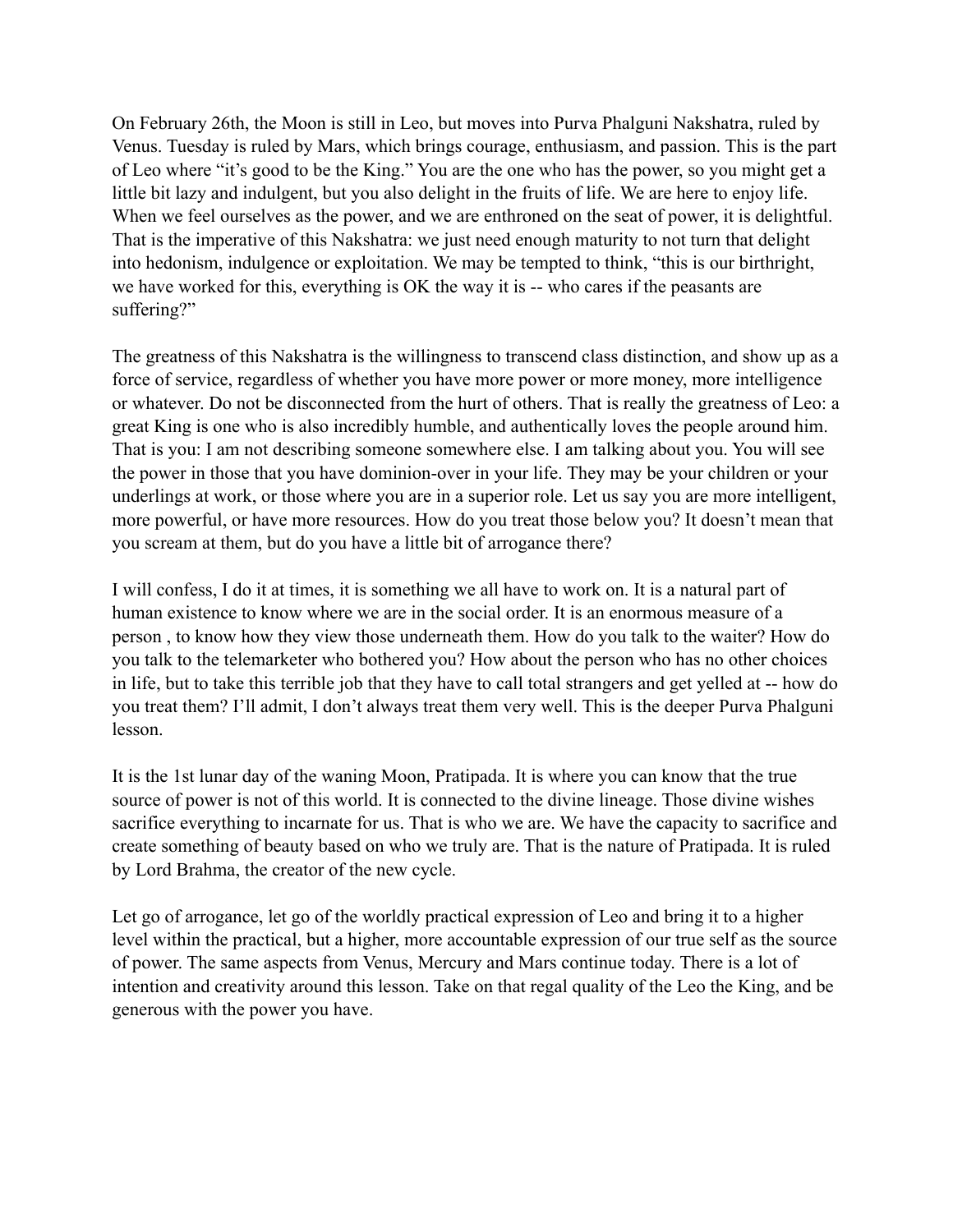## **Wednesday, February 27, 2013**

| Sign:      | Virgo                                                             |
|------------|-------------------------------------------------------------------|
| Nakshatra: | Uttara Phalguni until 3:11 pm EST, until 12:11 pm PST, then Hasta |
| Tithi:     | Dwitiya                                                           |
| Day:       | Mercury                                                           |

On February 27th, the Moon goes into Virgo, where it will be for the next couple of days. Virgo is ruled by Mercury, showing the feminine reflective side of Mercury. This is where we have to reflect on the details, organize them in the most practical way, and structure our life accordingly. This is the quality of life where we organize our kingdom, we need to delegate and get help and assistance. This can bring difficulty at times; we can get overwhelmed by the details. Or we can take things slow, and manage and organize them and find beauty in the chaos of life.

The Moon is in Uttara Phalguni on this 2nd lunar day, Dwitiya. Both Dwitiya and Virgo are about creating structure. Uttara Phalguni is related to contracts, legalities, and official things that come from a higher source. So it is where we really start to organize the power structure in our life. Whereas Purva Phalguni was about courtship and delight, Uttara Phalguni is the official form of marriage, the structure that contains the passion and power of our life.

We we are organizing and managing those structures on Wednesday, Mercury's day. Mercury energy is good for adapting, adjusting, communicating. And Dwitiya is about organizing, making things practical and structured.

We also have a nice aspect from Jupiter from 5 houses away in Taurus. Jupiter brings grace, luck, wisdom, and intelligence to the process. That will be an important quality for this day, as well as tomorrow while the Moon is still in Virgo. There is the capacity to learn from the way we organize, and find even better means of organization. This could be a good day for doing your tax returns.

## **Thursday, February 28, 2013**

| Sign:      | Virgo                                              |
|------------|----------------------------------------------------|
| Nakshatra: | Hasta until 2:35 pm EST, 11:35 am PST, then Chitra |
| Tithi:     | Chaturthi                                          |
| Day:       | Jupiter                                            |

On Thursday, the Moon goes into Hasta Nakshatra, ruled by the Moon. The Moon is still in Virgo, which is about organizing the structures in our life. It is Thursday, ruled by Jupiter, and we still have that Jupiter aspect, so it is a powerful Jupiter day. After organizing our life, we have the divine grace from Jupiter to actually create things.

Hasta is very creative, so first we need to organize the materiality in our life, which is the power of Uttara Phalguni -- then it is possible to be creative in Hasta. If everything is a mess, you can't